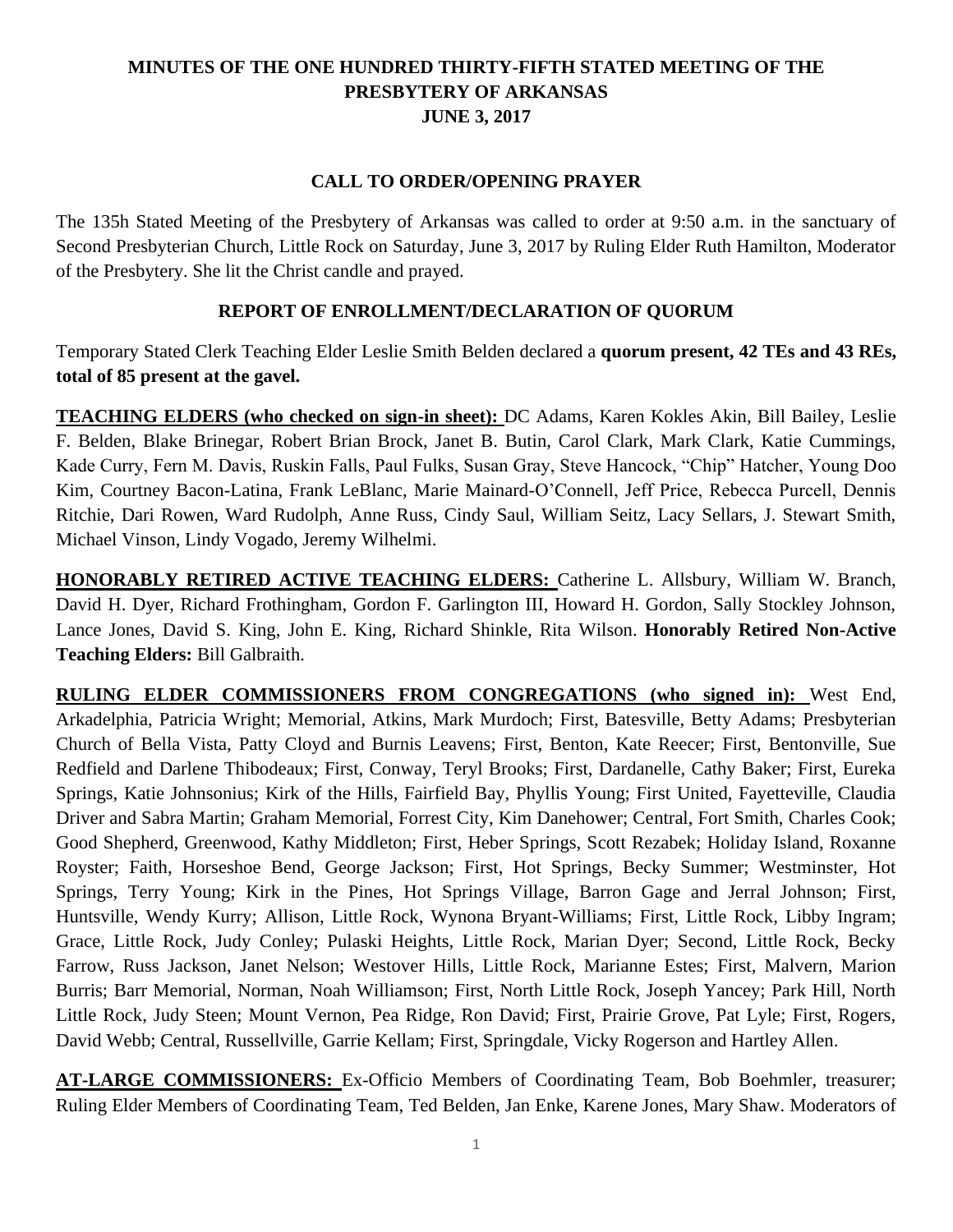Presbytery Ministry Areas, Committees, Subcommittees, CRE Kelly Pearson, Church and Its Mission; RE Leah Shell, Future of the Church Ministry Area. Ruling Elder Commissioners to General Assembly 222, Gail Murdoch; Co-Moderator, Presbyterian Women, Cathy Rogers; Moderator of Presbytery, RE Ruth Hamilton.

**COMMISSIONED RULING ELDERS:** G. Hartley Jones, Barr Memorial, Norman; Chuck Olson, Memorial, Atkins; Ed Wilkinson, Good Shepherd, Greenwood.

**CERTIFIED CHRISTIAN EDUCATORS:** Kristi Button, Jeannie Ford, NiAnn Thompson; Nancy Irving Smith, retired. **Certified Associate Christian Educators:** Theresa Spragins. **Christian Educators in Particular Churches:** None.

**VISITORS TO THIS MEETING:** 15 signed in.

**CORRESPONDING MEMBERS:** John Landis, American Baptist, serving First, Pine Bluff.

**TEACHING ELDERS WITH EXCUSED ABSENCES:** Nancy Benson-Nicol, Philip W. Butin, Joy Carrington, Lance Clemmons, Kris Crawford, Lewis R. Donelson IV, James J. Farley III, Steven Frazier, Debra Carl Freeman, Elizabeth Gabbard, Robert Hadley, Al Henager, Marion A. Humphrey, Jennifer Lord, Robert Lowry, Ray McCalla, "Mike" McCracken, Leslie Bethell Roper, Susan Rose, Georgia Senor, Shauna Silmon, Rebecca Spooner, Marci Ward, Susan Carter Wiggins, Robert Williamson, Harry Young.

**HONORABLY RETIRED ACTIVE TEACHING ELDERS WITH EXCUSED ABSENCES:** Ben H. Bateman, Donald K. Campbell II, Danny Daniel, Joyce Daniel, Frederick A. Taylor.

**TEACHING ELDERS ABSENT WITHOUT EXCUSE:** Phillip Blackburn, Tasha Blackburn, Bryan Bond, Clifton P. Ford, John Gibson, Clare Martin Kelley, Jai Kwak, Libby Lizarraga, Jeff Parker, Timothy C. Reeves, David Schaller, Patricia Schaller, Terry Tallent, Michael Ulasewich, Elizabeth R. (Liz) Wagner, Daniel Wooley.

**HONORABLY RETIRED ACTIVE TEACHING ELDERS ABSENT WITHOUT EXCUSE:** Milton B Davis, Guy Delaney, Heinrich B. Eiler, Alan Ford, Orin M. Frank, David E. Gill, William F. Henning, Mark Lenneville, "Bo" Lewis, Terry McLellan, James B. Miller, Richard H. Miller, Jerry Rice, C. Michael D. Seitz, W. Kennedy Upham, Don Wardlaw, Darwin Wolfe.

**SESSIONS WITH EXCUSED ABSENCES:** Vaughn, Bentonville; Holly Grove Presbyterian; Westminster, Little Rock.

**SESSIONS ABSENT WITHOUT EXCUSE:** First, Alma; Alpine, Amity; First, Arkadelphia; First, Beebe; First, Brinkley; Presbyterian Church of Bull Shoals; Cane Hill Presbyterian; First, Clarksville; Harmony, Clarksville; Elkins Federated; Mt. Comfort, Fayetteville; First, Fort Smith; One-O-One, Gamaliel; First, Gravette; First, Gurdon; Spring River, Hardy; First, Harrison; First, Helena; Woodlands, Hot Springs Village; First, Jacksonville; First, Jonesboro; First, Lincoln; fourth commissioner, Second, Little Rock; Trinity, Little Rock; First, Lonoke; First, McGehee; First, Mena; First, Morrilton; Hopewell, Morrilton; First, Mountain Home; Mountainburg Presbyterian; First, Newport; First, Ozark; First, Paragould; Central, Pine Bluff; Faith, Pine Bluff; second commissioner, Central, Russellville; First, Searcy; First, Stuttgart; First, Van Buren; First, Walnut Ridge; Cleburne Avenue, West Helena; Wynne Presbyterian; First, Yellville.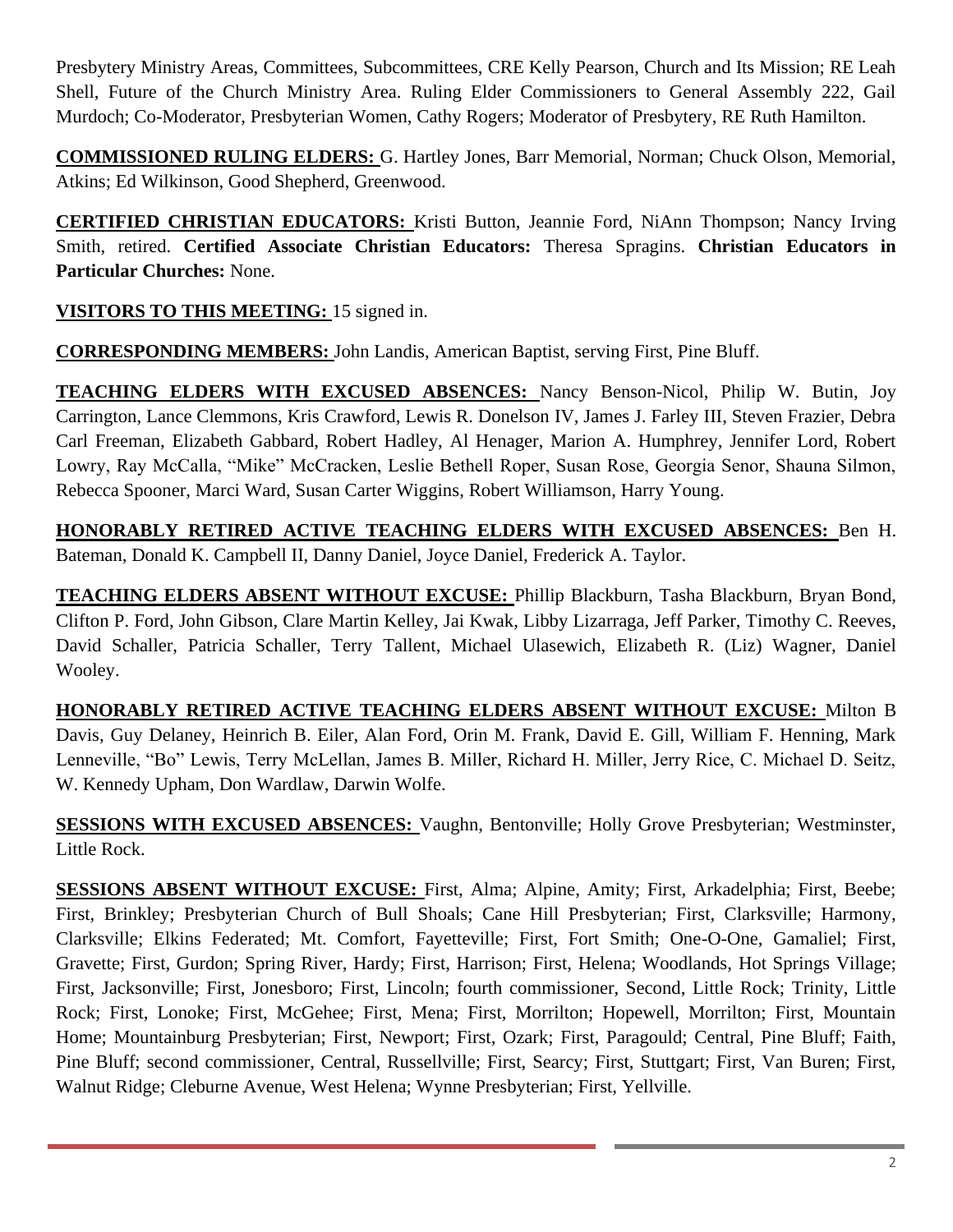**AT-LARGE MEMBERS ABSENT WITH EXCUSE:** Ruling Elder Members of Coordinating Team, Justin Clark, Ken Coker, Patty Minga; Moderators, RE Ledridge Davis, Committee on Representation.

**AT-LARGE MEMBERS ABSENT WITHOUT EXCUSE:** Ruling Elder Members of Coordinating Team, Peg Falls-Corbitt and Marty Shepherd. Ruling Elder Commissioners to General Assembly 222, Jessie Rancifer.

**COMMISSIONED RULING ELDERS ABSENT WITH EXCUSE:** Commissioned Ruling Elders, Carolyn Beane, Barr Memorial, Norman; Claire and Kenneth Rhodes, West End, Arkadelphia;

**COMMISSIONED RULING ELDERS ABSENT WITHOUT EXCUSE:** Commissioned Ruling Elders, K.C. Chanthorn, Laotian—First, Ft. Smith; Rita Manske, Cane Hill Presbyterian; Harlis Wright, Faith, Pine Bluff.

**CERTIFIED CHRISTIAN EDUCATORS ABSENT WITH EXCUSE:** Certified Christian Educators, Lynn King, retired; **Certified Associate Christian Educators**, Lynn Condra, retired, Susie Wright.

# **ADOPTION OF THE DOCKET**

Temporary Stated Clerk moved the adoption of the docket without changes. **The docket was adopted as printed.**

# **SEATING OF CORRESPONDING MEMBERS AND GRANTING OF PRIVILEGE OF THE FLOOR/VOICE**

Seated as corresponding member with privilege of the floor and voice was Rev. John Landis, American Baptist, serving First, Pine Bluff. Temporary Stated Clerk moved to extend privilege of floor to Ashley Nipp, young adult volunteer who will preach, youth being commissioned, and Rev. Steven Copley. **Motion was seconded and approved.**

## **WELCOME TO FIRST-TIME COMMISSIONERS**

Moderator asked for first-time commissioners to stand and name their home congregation. Sixteen ruling elders were welcomed from Holiday Island, Hot Springs Village, Westminster in HS, FUPC, Second, Bentonville, First in HS, Springdale, Prairie Grove, and Greenwood.

## **INTRODUCTION OF PRESBYTERY STAFF**

Moderator introduced the following: General Presbyter Stewart Smith, Temporary Stated Clerk Leslie Belden, Resourcing Director and Recording Clerk NiAnn Thompson, Director of Mission Kenneth Rich, Staff for Mission Discernment Michael Vinson, Youth Staff Britton Varn, as well as presbytery Moderator Hamilton, Vice Moderator TE Leslie Roper in absentia, TE Lacy Sellars, moderator of CT and Treasurer Bob Boehmler.

## **WELCOME FROM HOST**

TE Lindy Vogado, associate pastor of Second Presbyterian, brought greetings, gave directions and thanked their volunteers.

## **APPOINTMENT OF TELLERS AND LEAVES OF ABSENCE COMMITTEE**

Moderator appointed the following to serve during the meeting**:**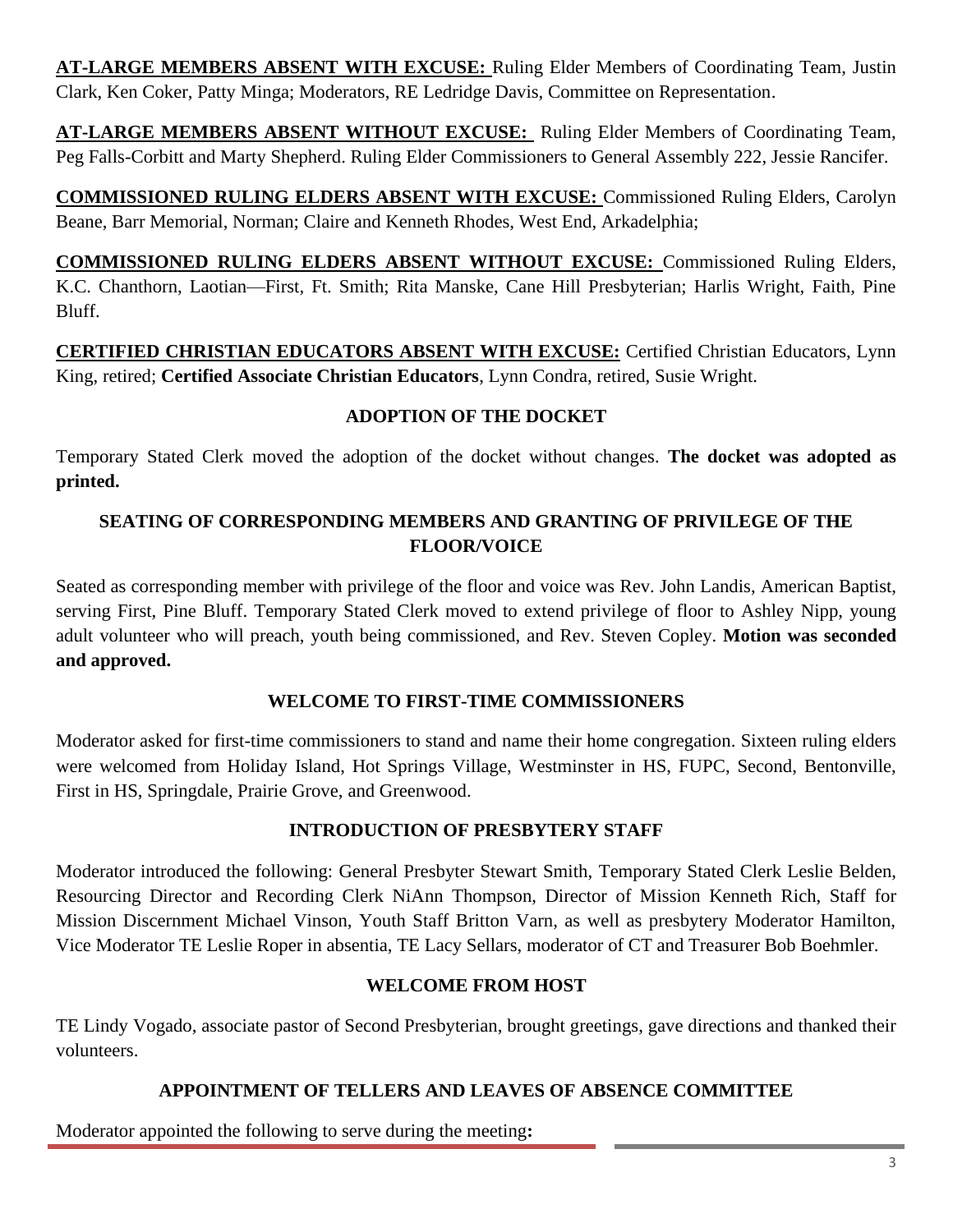Tellers: RE Garrie Kellam, Central, Russellville; RE Kate Reecer, First, Benton; TE Kade Curry; TE Marie Mainard O'Connell.

Leaves of Absence Committee: TEs Anne Russ and Dari Rowen.

# **ADOPTON OF CONSENT AGENDA**

Temporary Stated Clerk TE Belden moved the following, with removal of item #2 to be considered during the Stated Clerk's report, and that all others be approved:

- **1. That the presbytery approve the minutes of the 134th Stated Meeting of the Presbytery of Arkansas, February 17-18, 2017, held at the University of the Ozarks, Clarksville, AR.**
- **2. That the presbytery receive the final report of the Siloam Springs Administrative Commission, which referred the dispersal of funds received from First Presbyterian Church of Siloam Springs to the Future of the Church Area, and dismiss the members of the Administrative Commission with thanks. This item was removed to the Stated Clerk's report and reworded.**
- **3. That the presbytery receive the final report of the Chenal Property Administrative Commission and dismiss the members of the Administrative Commission with thanks.**
- **4. That the presbytery approve the following to serve on the Board of Ferncliff Camp and Conference Center: Martin Kasten, Class of 2018 and TE Becky Purcell, First, Prairie Grove, Class of 2019.**
- **5. That the presbytery receive the final report of the Carpathian Basin Water/Solar Project Governing Board, included below, and dismiss the members with thanks, keeping the account open for maintenance of existing systems.**

## **Section A - Exhibit 1 CARPATHIAN BASIN WATER/SOLAR PROJECT**

The Carpathian Basin Water/Solar Project in Ukraine was the result of the Presbyterian Women Global Exchange (GX) to Eastern Europe in 2008. Arkansas Presbytery PW Mary Beth Lysobey, and other members of that group, could not forget the terrible conditions of the Roma (Gypsy) population they visited and the fact that only 2 of the 108 villages in this southwestern area of Ukraine had safe drinking water. After much prayer, a plan evolved, and today 10 of the 108 villages now have one well where citizens can get jugs of clean water at least 5 days a week, thanks to the Presbyterian outreach of Solar under the Sun (SUTS) and Living Waters for the World (LWW) and to Reformed Church (our Presbyterian first cousins) leaders in these small Ukrainian villages.

Mary Beth and David Lysobey, Kathy and Joseph Angi, PCUSA mission workers in Hungary, and two Ukrainian Reformed Church leaders have taken the SUTS and LWW classes and Mary Beth raised funds by sharing the need for clean water for the people in the Carpathian Basin to Presbyterian Women throughout the Synod of the Sun. Including a \$5000 grant from Synod of the Sun, since March 2011 Presbyterian Women from throughout our synod and across the USA have raised over \$71,000. This money was used to install eleven water systems and one solar system and some funds to maintain them in this "third world" country in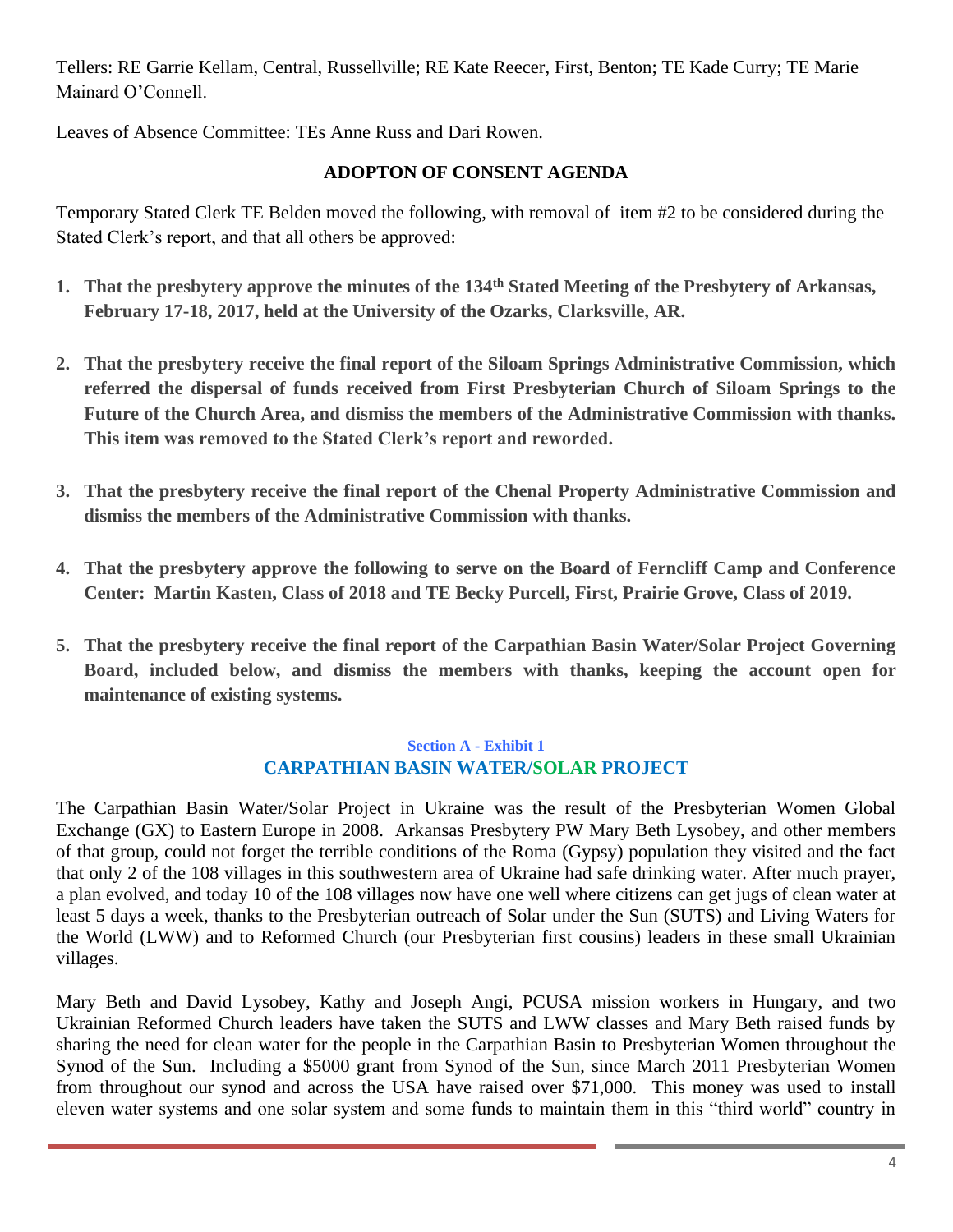Europe. A core group was also trained to install the water systems and to maintain them. The Lysobeys from Arkansas and the Angis now living in Ohio were on site for the first 8 systems' installation.

The AR Presbytery Carpathian Basin Water/Solar Project Governing Board asks to be dissolved. However, the Presbytery of AR will keep the account open because money will always be needed for maintenance (\$465 in account). And other groups may be led to continue this ministry.

Send donations to Presbytery of AR, 9221 N. Rodney Parham Road, Little Rock, AR 72227. Designate that it is for the Carpathian Basin Water Project. For further information, contact Mary Beth Lysobey, Barr Memorial Presbyterian Church in Norman at 870-223-2724. [lysobeym@windstream.net](mailto:lysobeym@windstream.net)

# **CARPATHIAN BASIN WATER/SOLAR PROJECT**

# **March 2011-November 2014**

Kigyos: Reformed Church Elementary School March 2011 – LWW System

Fornos: Public School March 2011 – LWW System

Bulcsu: Reformed Church Nursing Home October 2011 - LWW System

Csonkapapi: Public School April 2012 – LWW System

Szernya: Reformed Church Roma Primary School April 2012 LWW System

Beregszasz: Roma Health Center near "Village of the White Wall": dug well, installed hot water heater and building heating system, May 2013 LWW System

Mezovari: Reformed Church Roma Primary School May 2013 LWW System

Nagydobron: Reformed Church Nursing Home May 2013 **SUTS** System and hot water heater for bathing of residents

Rat: Reformed Church Conference Center/Summer Camp and nearby Reformed Church Kindergarten School June 2013 LWW System

Nagydobron: Gezi Neni's Roma Kindergarten School LWW System funded by Winnetka Presbyterian Church, Winnetka, Illinois June 2013

Nagydobron: Orphanage; a new building to house orphans who are about to get too old to be in the regular orphanage. This transitional home prepares them to live in the real world and to get jobs. LWW System Nov. 2014 (This system was paid for out of the Carpathian Basin Water/Solar funds, but was planned, built, and will be maintained by Reformed faith people from the community. (The leaders were trained in the USA at LWW and SUTS.)

Mezőgecse: Reformed Faith pre-school in a village located on the Tisza River. The water is contaminated in all the village wells, except for this one; the LWW system was planned, installed and will be maintained by the Ukrainian people, the system being paid for out of Carpathian Basin Water/Solar Fund. LWW System Nov. 2014.

# **Consent agenda was approved.**

# **OPENING WORSHIP**

Young Adult Volunteer Ashley Nipp gave the sermon, and youth who are going on the presbytery-sponsored mission trip to Memphis this summer were commissioned. Other worship leaders were TEs Stewart Smith and Anne Russ, YAVs Katie McGee and Chris Utterback. Dr. Bevan Keating, director of Music; Adam Savacool, organist, and choir led music. The wo**r**ship offering benefitted the travel expenses of youth attending the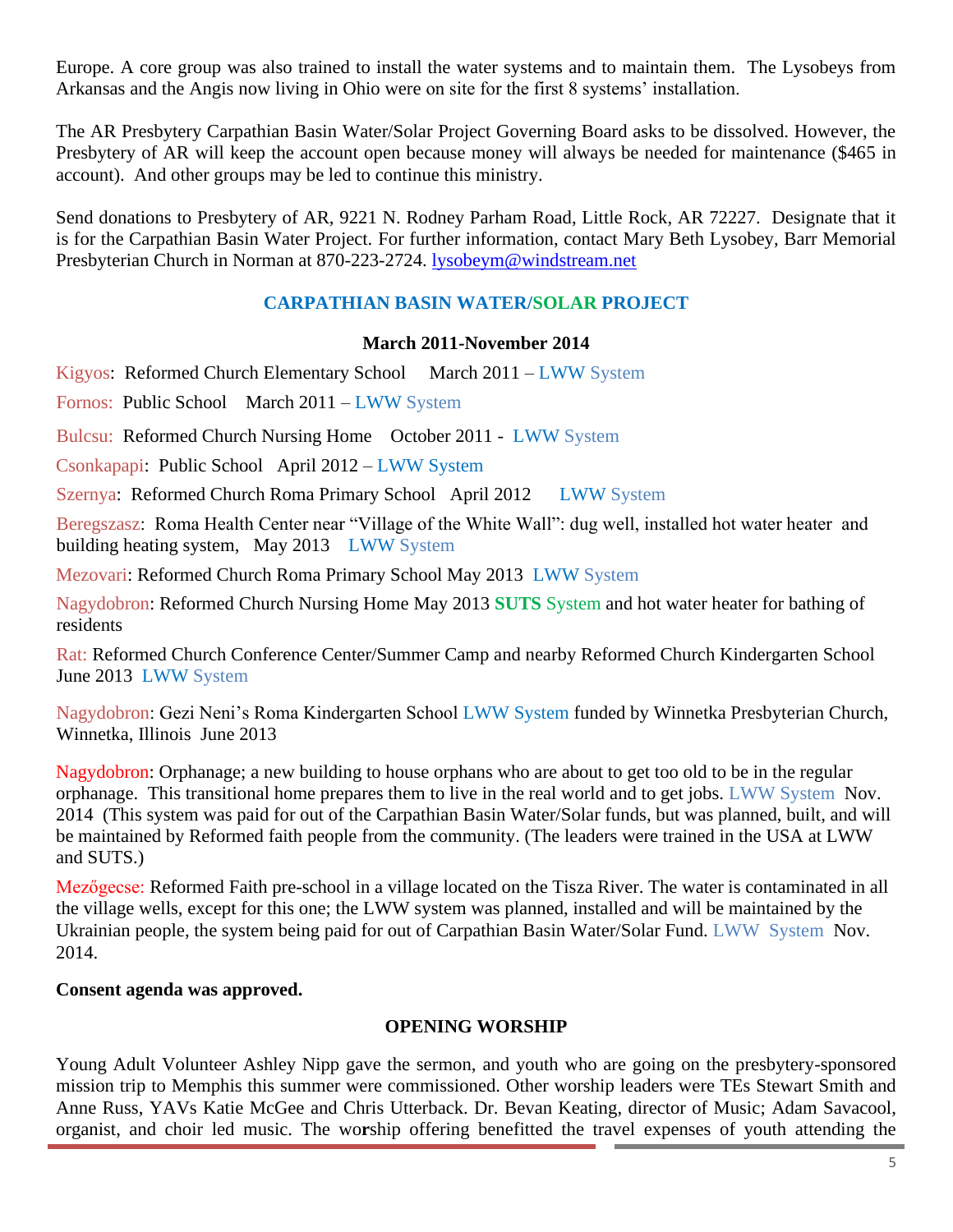presbytery-sponsored trip to the Montreat, NC Youth Conference.

# **REPORT OF THE GENERAL PRESBYTER**

General Presbyter Stewart Smith reported at 11 on leader formation program he is participating in as a new GP and a particular session on adaptive change (deeper and substantive), noting change is being forced upon us. He reported on yesterday's workshop led by TE Michael Vinson, and the next one is second in series of three. He applauded the Young Adult Volunteer programs and partnerships with multiple entities. Opportunities in the wider church include Nov. 3-4 mission at Synod office, Synod Sunday observed on August 27, Kevin Keaton from Board of Pensions being in NWA Aug. 3 and in Little Rock Aug. 4, Big Tent in St. Louis July 6-8 including Face to Face for congregations seeking pastors. Financial help is coming Sept. 25-27 from Stewardship Kaleidoscope, and church leader grants are available to help people attend.

## **GREETINGS FROM INTERFAITH ARKANSAS**

Rev. Steven Copley, executive director, brought greetings. A United Methodist minister, he referenced their display off the narthex, thanked presbytery for financial support over the decades, and named the three PCUSA ministers on their board. Doing ecumenical and interfaith work, Interfaith Arkansas involves 12 Christian denominations and four world religions.

## **REPORT OF THE STATED CLERK**

Temporary Stated Clerk Belden gave the following report:

The exercise of voice and vote at a meeting of the Presbytery of Arkansas has been given by vote to those commissioners listed in Section 1.C Membership of the *Organization and Structure* section of the Ministry Manual of the Presbytery of Arkansas as follows:

"The membership of the Presbytery includes all Teaching Elders enrolled by the presbytery and all congregations within its boundaries. Ruling Elders elected as General Presbyter, Stated Clerk, Assistant Stated Clerk, or Treasurer; Commissioned Ruling Elders in current service; members of the Coordinating Team, or current commissioners to General Assembly shall be enrolled as members of the presbytery during the term of elected service. Ruling Elders who are Certified Christian Educators as defined by the most recent edition of the *Book of Order of the PC(USA)* may be enrolled as members of the presbytery."

Also exercising voice and vote are the following, per *Organization and Structure* Section 3.D.3.g. "Moderators of CCM, CLD, Future of the Church, Administration, Y/YA/C, Mission of the Church, Nominations and Representation who are Ruling Elders shall be enrolled as members with voice and vote if not otherwise members of the presbytery."

## **For Action:**

1. The Administrative Commission charged with working with Walnut Grove Presbyterian Church, Farmington, and Cane Hill Presbyterian Church, Cane Hill, brings the following recommendation to the presbytery for action:

**The Administrative Commission recommends that the funds from the sale of the Walnut Grove Presbyterian Church building and grounds be invested in a fund to be named the "Walnut Grove**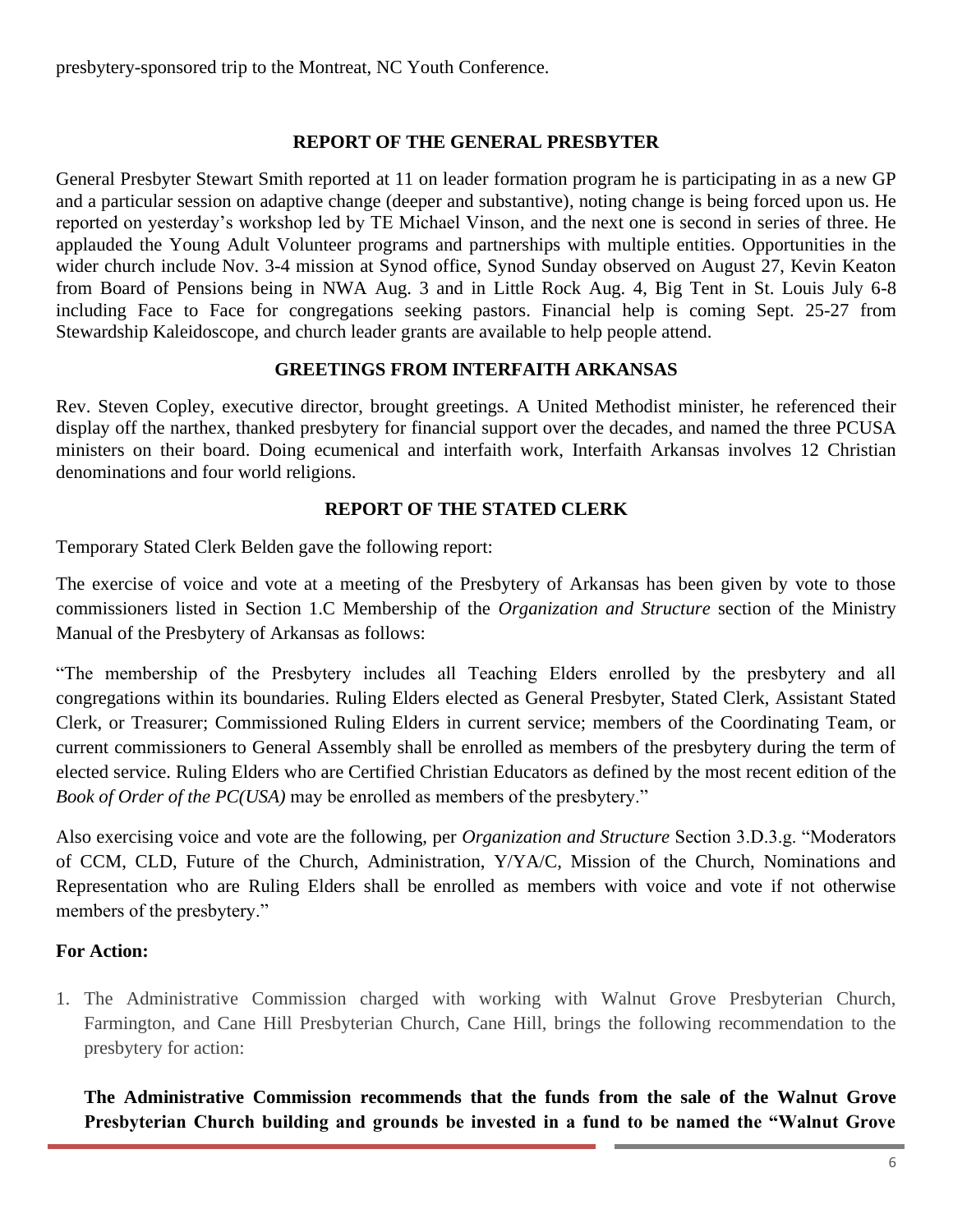# **Commissioned Ruling Elder Fund" for the purpose of assisting with the training and support of Commissioned Ruling Elders.**

See APPENDIX. AC member RE Ted Belden, First United Presbyterian Church, Fayetteville, spoke. Sale will be completed later this month, and presbytery would control this fund. Discussion: TE Ruskin Falls asked why these funds were not to be given as they had often been in the past to the former CC&D committee and suggested waiting to determine funds recipient until after task force on finances makes a final report. TE Anne Russ spoke in favor of support for CREs as part of current church revitalizing. Funds would not be going to the former recipient but instead to the actual future of the church. TE John King, HR, another member of the AC, pointed out that on church closing at Berryville the AC established a fund for development in Carroll County and so favored this motion. Stated Clerk explained that ACs have different powers related to use of funds from church closing and that this AC recommended this use. **Motion was approved.**

**2. Remove #2 from the Consent Agenda and replace it with the following motion:**

**The Administrative Commission charged with working with First Presbyterian Church, Siloam Springs recommends that the presbytery (note: this church was dismissed to ECO with financial settlement spread over several years):**

- **receive the final report of the Siloam Springs Administrative Commission,**
- **refer the dispersal of funds received from First Presbyterian Church of Siloam Springs to the Future of the Church Area,**
- **and dismiss the members of the Administrative Commission with thanks.** There were no questions or discussion. **Motion was approved.**
- **3. Recommendation to form an Administrative Commission for One-O-One Presbyterian Church, Gamaliel, with the following members and authority, and the responsibility to report to the Presbytery of Arkansas:** 
	- **a. Members:**
		- o **TE Elizabeth Gabbard; First Presbyterian Church, Arkadelphia**
		- o **TE Dick Shinkle, HR; CCM representative**
		- o **TE Blake Brinegar; First Presbyterian Church, Yellville**
		- o **RE Evelyn Mills; First, Harrison**
		- o **RE Don Crapnell; First, Mountain Home**
		- o **TE Leslie Belden, Temporary Stated Clerk (ex-officio)**
	- **b. Charged with the responsibilities and authority to:**
		- o **Determine the financial situation of the church;**
		- o **Consult with the congregation and its session, advising it of the provisions of the Book of Order, presenting options for the resolution of the conflict;**
		- o **Sell or encumber any real property;**
		- o **Assume original jurisdiction of the church, if necessary;**
		- o **Advise the congregation and its session of polity requirements should the congregation wish to withdraw from the PC(USA).**
	- **c. Reporting: The AC shall communicate to the Stated Clerk all actions taken on behalf of the presbytery. Actions shall be reported within two weeks of having been taken. (Email is a**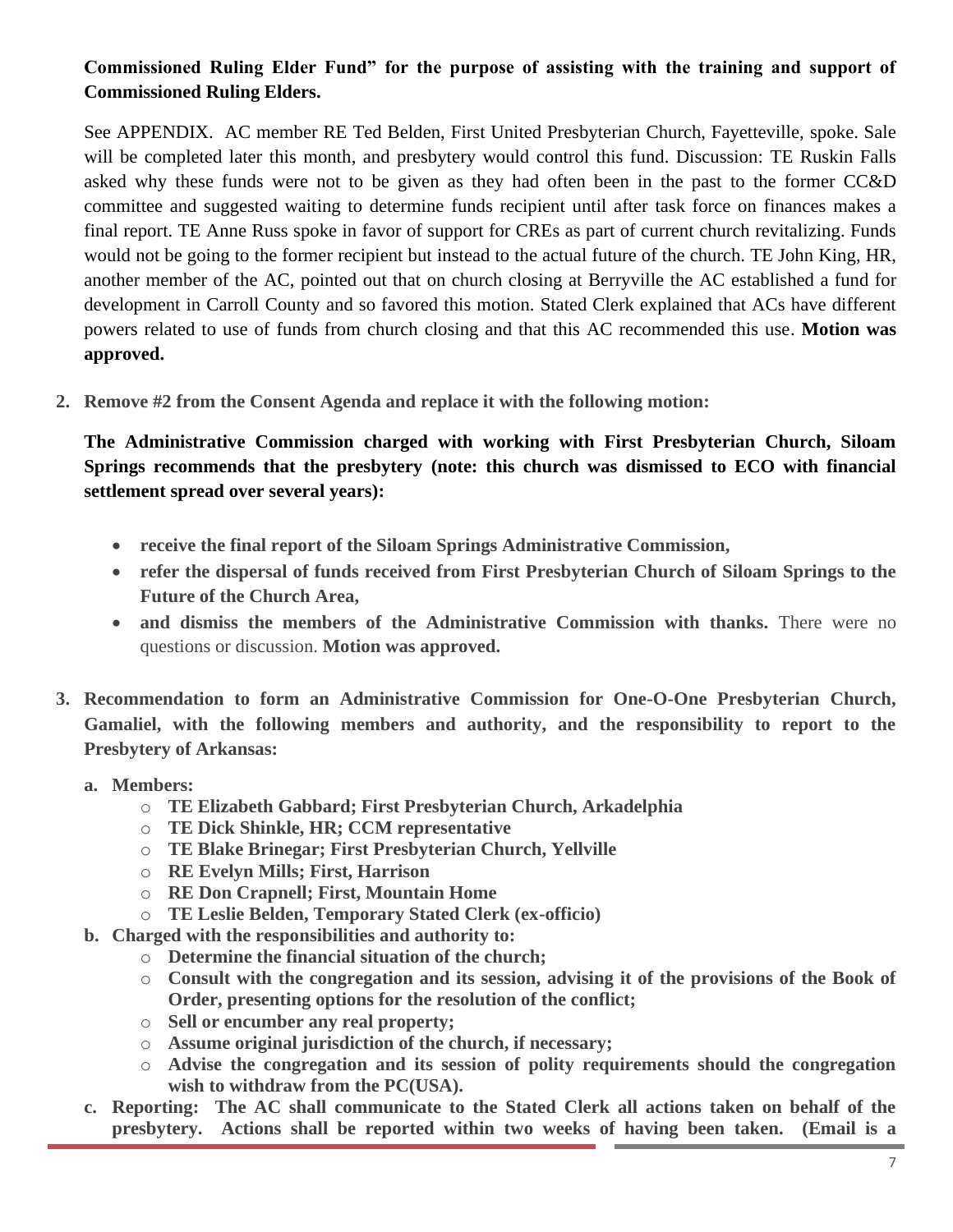**satisfactory way to report actions taken). Written reports of the AC's actions shall be submitted no less than 30 days prior to each stated meeting of the presbytery. Motion from the Temporary Stated Clerk was seconded, and motion was approved.**

# **For Information Only: Report on the Administrative Commission working with First Presbyterian Church, Ozark,** Rev. Brian Brock, Moderator

The Administrative Commission has approved the sale of the property owned by First Presbyterian Church of Ozark, and that sale is pending. The offer is for \$26,000, of which 20% (\$5,200) will go to the Presbytery of Arkansas and 80% will be designated to repair the church building, as approved at the October 22, 2016 presbytery meeting. (See excerpt from the meeting below.)

"A request was received from the Ozark church for permission to sell vacant land and use the proceeds to make essential repairs to the church building. The AC assigned to Ozark agreed with the request. Following lengthy conversation about the context of the situation including Ozark's financial position and the fact that the congregation is pursuing dismissal from the PC(USA), a motion was made and seconded to:

- o Approve the sale of the property with proceeds earmarked for repairs to the church building.
- o Require that any sale be approved by the Ozark Presbyterian Church Administrative Commission prior to sale. "

The Session of First Presbyterian Church of Ozark is in conversation with the Covenant Presbyterian Denomination about transferring to that denomination. The Administrative Commission will continue to work with the Session and congregation to accomplish the requirements of the "Policy for Schismatic Churches," as approved by the presbytery in June, 2012 and General Committee on June 6, 2015. (Question of what fund receives this \$5,200 and was this vacant property.).

# **For Information:**

- 1. New business for this presbytery meeting was received by Temporary Stated Clerk until 8 p.m. Friday, June 2, 2017. None was submitted.
- 2. Since the presbytery packet was put on-line we have received notification that the Session records of additional churches have been reviewed and they are alphabetically inserted in the later list.
- 3. There was a box to collect signed documents and payment for background checks at the Registration Table in the Narthex of Second Presbyterian Church at the June 3, 2017 presbytery meeting. Teaching Elders, Commissioned Ruling Elders, and Certified Christian Educators must turn in signed Background Check forms, checks to pay for the background checks, and signed documentation of receipt of the Sexual Misconduct Policy by June 10, 2017.

All active members of the Presbytery of Arkansas, which means Ministers of the Word and Sacrament, Commissioned Ruling Elders, and Certified Christian Educators who are Ruling Elders, as well as Certified Christian Educators who are not Ruling Elders, and other ministers serving within the bounds of the presbytery with the exception of non-active honorably retired clergy are subject of the presbytery's Sexual Misconduct Policy and are included in the Presbytery of Arkansas's Background Check Policy. This means that everyone in these categories must sign the acknowledgement of the Sexual Misconduct Policy and must also sign the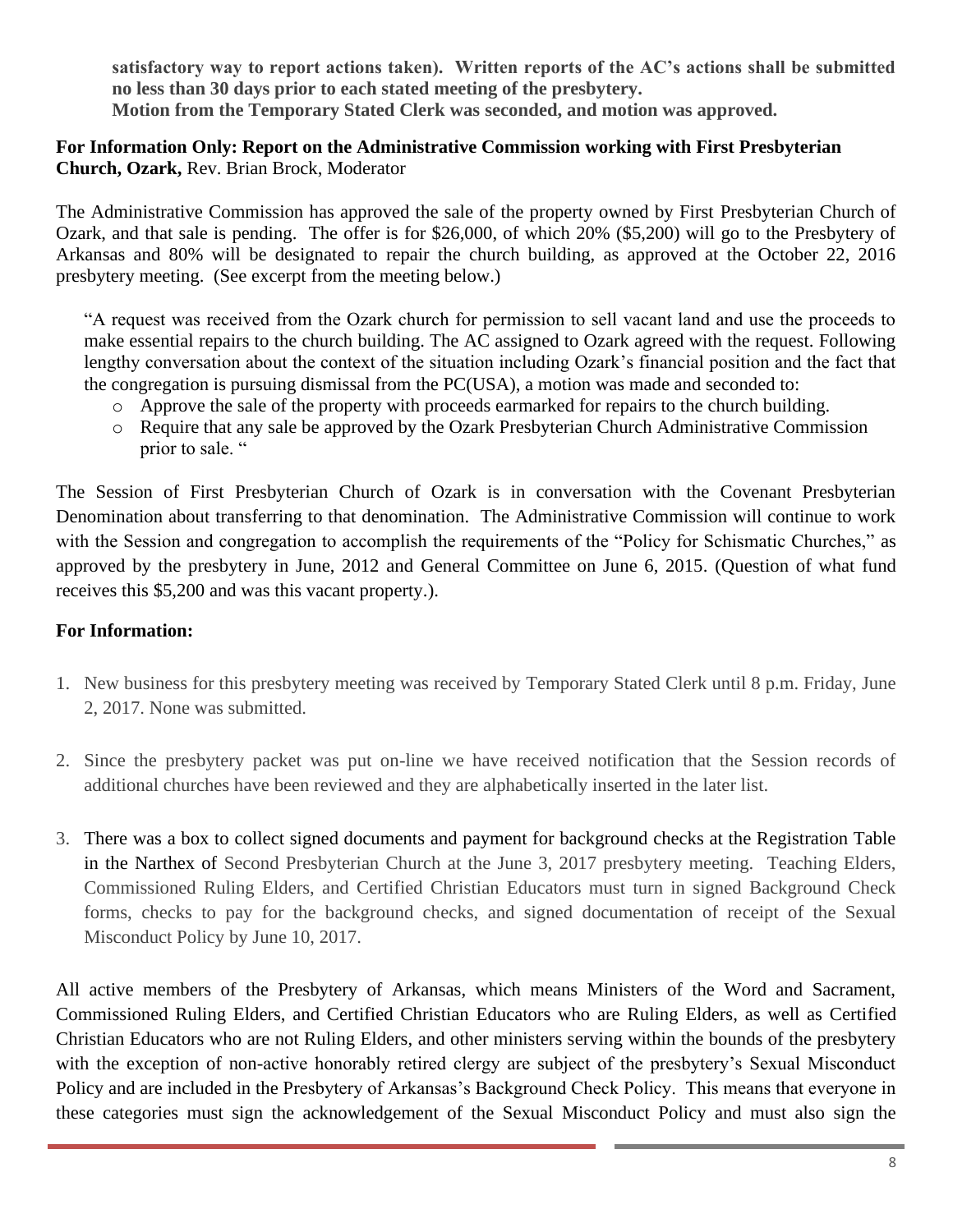Disclosure and Release Form and submit \$10 to the presbytery to cover the cost of the background check. **There are 45 members of presbytery who we had not received forms for on the date that this report was posted to the presbytery's website.**

4. The Temporary Stated Clerk completed filing the presbytery's annual reports with the Office of the General Assembly as required by GA rules (the Governing Body Costs Report, the Salaries and Benefits Report, and the Summary of Church Changes Report were reported prior to the February 17-18, 2017 meeting of the Presbytery of Arkansas):

| a. Minister Summary |                                           |   |       |  |
|---------------------|-------------------------------------------|---|-------|--|
|                     | <i>i</i> . Necrology                      | 2 |       |  |
|                     | ii. Dismissed to another Presbytery       | 8 |       |  |
|                     | iii. Dismissed to another Denomination    |   |       |  |
|                     | iv. Other Removals                        |   |       |  |
|                     | v. Ordained                               |   |       |  |
|                     | vi. Received from another Denomination    |   |       |  |
|                     | vii. Restored                             |   |       |  |
|                     | viii. Received from another Presbytery    |   |       |  |
|                     | ix. Minister Total as of $1/1/2016$       |   | 148   |  |
|                     | x. Losses                                 |   | $-10$ |  |
|                     | xi. Gains                                 |   | $+4$  |  |
|                     | xii. Ministers on Roll as of $12/31/2016$ |   | 142   |  |
| X111.               | In Transit                                |   |       |  |

# **b. Per Capita Apportionment 2016**

Total  $$95,543.28*$ 

\* Presbyteries in the Synod of the Sun do not report their "per capita" in the same manner as presbyteries in other synods. AR reports as the total amount the presbytery pays rather than the amount paid per congregation member.

# **c. Meeting Dates for 2017**

- i. February 17-18, 2017; 6:45 pm 9 pm Friday evening, 9 am 3 pm Saturday; University of the Ozarks, Clarksville, Arkansas
- ii. June 3, 2017; 9 am 4 pm Saturday; Second Presbyterian Church, Little Rock, Arkansas
- iii. October 6-7, 2017; 6:30 pm 9 pm Friday evening, 9 am 3 pm Saturday; Graham Memorial Presbyterian Church, Forrest City, Arkansas
- 5. Per recommendation from the Committee on Representation, the Temporary Stated Clerk will prioritize encouraging congregations to send in their statistical reports to General Assembly for 2017. The percentage of congregations turning in statistical reports for 2016 was dismally low: 42%. Clerks of Sessions can begin compiling information late in the year knowing that reports are due the first part of February.
- 6. RE NiAnn Thompson, the presbytery's Resourcing Director/Recording Clerk, assisted the Temporary Stated Clerk by submitting the 2016 Minutes of the Meetings of the Presbytery of Arkansas, indexed, with a table of contents and appendix, to the Synod of the Sun for their review on April 5, 2017. NiAnn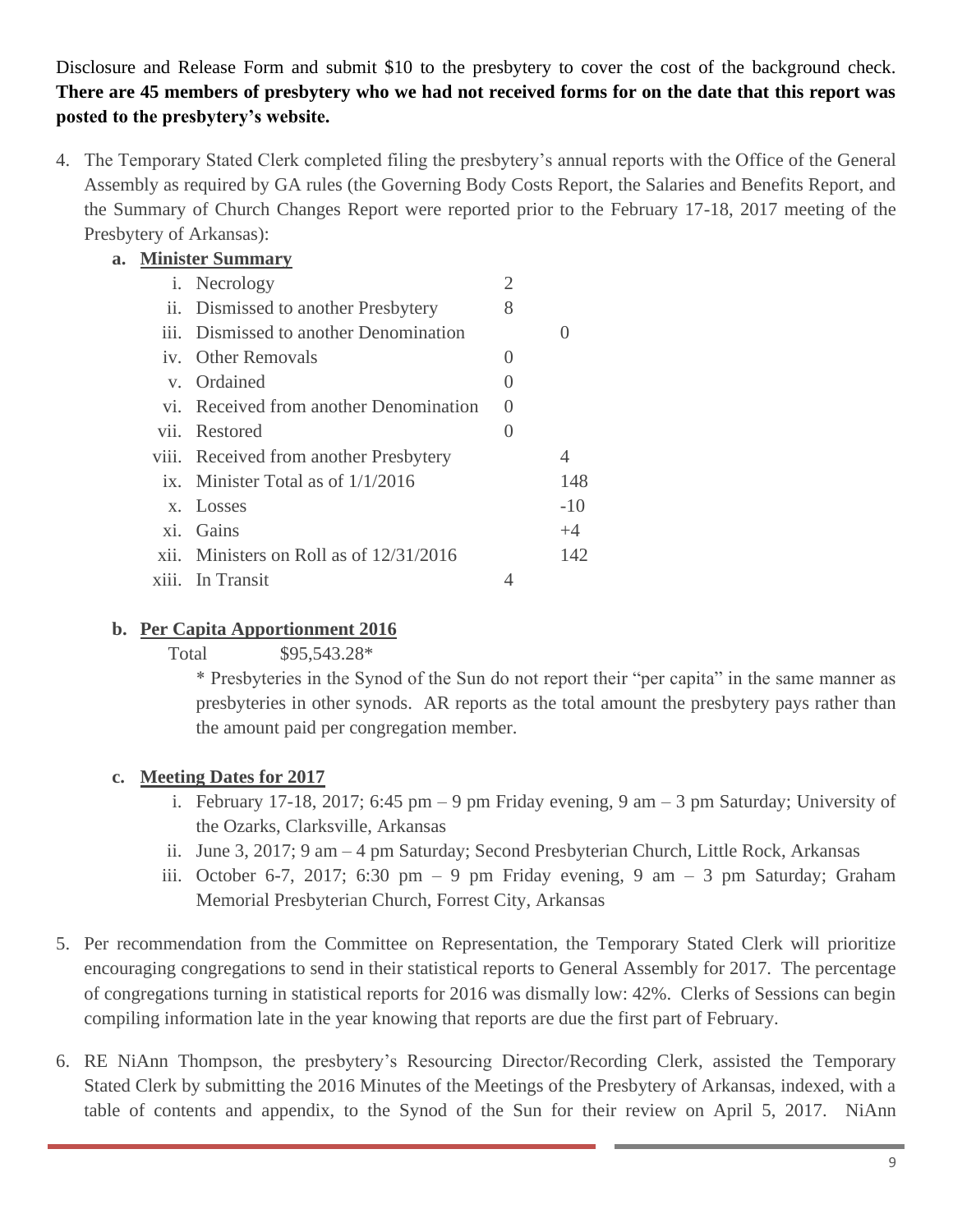Thompson's work on behalf of the Presbytery of Arkansas in the area of assistance to the Temporary Stated Clerk is to be commended by the presbytery.

- 7. The Temporary Stated Clerk attended training for the Synod Permanent Judicial Commission and presbytery stated clerks on March 29-30, 2017 at the Synod of the Sun office in Irving, Texas. The Temporary Stated Clerk attended training for new stated clerks by the Office of the General Assembly on April 3-5, 2017 at the Presbyterian Center in Louisville, Kentucky. The Temporary Stated Clerk attended the Synod of the Sun's Event on Civil Conversations on April 20-21, 2017 at Woodhaven Presbyterian Church in Irving, Texas.
- 8. In the near future the Presbytery Ministry Manual will need to be edited to reflect recent changes in the presbytery. For instance, the presbytery was reduced from five to four regions, and Part I, Organization and Structure, states that the Coordinating Team shall have between 12 and 17 members, but at no time may more than three members come from the same region. With only four regions that would mean that the maximum number on the Coordinating Team could be limited to twelve, making it difficult to fulfill all of the other necessary criteria for membership on the CT, including representation from various ministry areas and committees.
- 9. The General Assembly records show that the following were transferred or removed by the former Stated Clerk:
	- TE Jeff Cranton to Eastern Oklahoma Presbytery
	- TE Chris Jones to Cherokee Presbytery
	- TE Rachel Jenkins Shepherd to West Virginia Presbytery
	- TE Breck Castleman has been removed

10. The General Assembly records show that the following were enrolled by the Presbytery of Arkansas:

- TE Jeremy Wilhelmi, as Chaplain at the University of the Ozarks
- TE Terry McLellan, HR
- TE Jai Kwak, as Pastor of Central Presbyterian Church, Pine Bluff
- 11. TE Liz Wagner, Associate Pastor of the Presbyterian Church of Bella Vista, was named by the Committee on the Church's Ministries to serve on the Administrative Commission working with First Presbyterian Church of Clarksville, replacing TE Phil Butin.
- 12. The Presbyterian Women's report was in the last packet and with the retreat flyer are in APPENDIX.
- 13. Stated Clerk's office has received notification that the Session records of the following congregations have been reviewed. Please notify Temporary Stated Clerk Leslie Belden if your records have been reviewed and no record is shown of it.

| First, Arkadelphia                 | Vaughn, Bentonville               |
|------------------------------------|-----------------------------------|
| West End, Arkadelphia              | Cane Hill Presbyterian, Cane Hill |
| Presbyterian Church of Bella Vista | First, Clarksville                |
| First, Bentonville                 | Harmony, Clarksville              |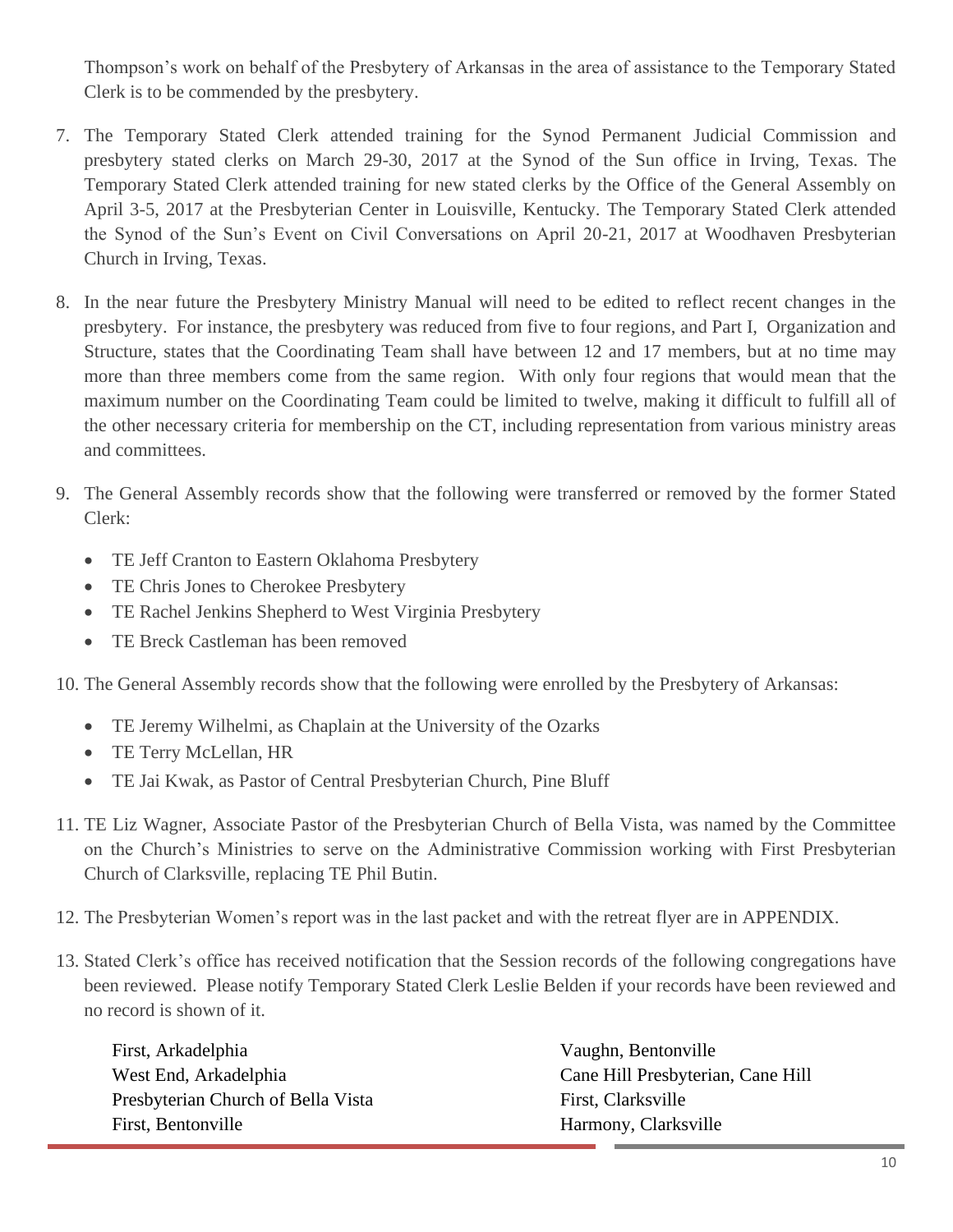| First, Conway                                                                                        | Grace, Little Rock           |
|------------------------------------------------------------------------------------------------------|------------------------------|
| First, Dardanelle                                                                                    | Pulaski Heights, Little Rock |
| Kirk of the Hills, Fairfield Bay                                                                     | Second, Little Rock          |
| First United, Fayetteville                                                                           | Westover Hills, Little Rock  |
| Central, Fort Smith                                                                                  | Barr Memorial, Norman        |
| First, Fort Smith                                                                                    | Park Hill, North Little Rock |
| First, Heber Springs                                                                                 | Mount Vernon, Pea Ridge      |
| Holly Grove Presbyterian Church                                                                      | First, Rogers                |
| Kirk in the Pines, Hot Springs Village                                                               | First, Springdale            |
| First, Hot Springs                                                                                   | Cleburne Avenue, West Helena |
| First, Huntsville                                                                                    |                              |
| Only 29 of 83 reported review. Multiple ways to review will be offered by the Temporary Stated Clerk |                              |
| this year.                                                                                           |                              |
|                                                                                                      |                              |

14. The following honorably retired teaching elders who are members of the Presbytery of Arkansas have earned and chosen the status of HR active, and all others within and beyond the bounds have the status of HR non-active for 2017.

| Catherine L. Allsbury |
|-----------------------|
| Ben H. Bateman        |
| William W. Branch     |
| Ira "Ike" Brighton    |
| Donald Campbell III   |
| Danny Daniel          |
| Joyce Daniel          |
| Milton B. Davis       |
| <b>Guy Delaney</b>    |
| David H. Dyer         |
| Heinrich B. Eiler     |
| Alan Ford             |

Orin M. Frank Richard Frothingham Gordon F. Garlington III David E. Gill Howard H. Gordon William F. Henning Sally Stockley Johnson Lance Jones David S. King John E. King Mark Lenneville "Bo" Lewis

Terry McLellan James B. Miller Richard H. Miller Jerry Rice C. Michael D Seitz Richard Shinkle Frederick A. Taylor W. Kennedy Upham Don Wardlaw Rita Wilson Darwin Wolf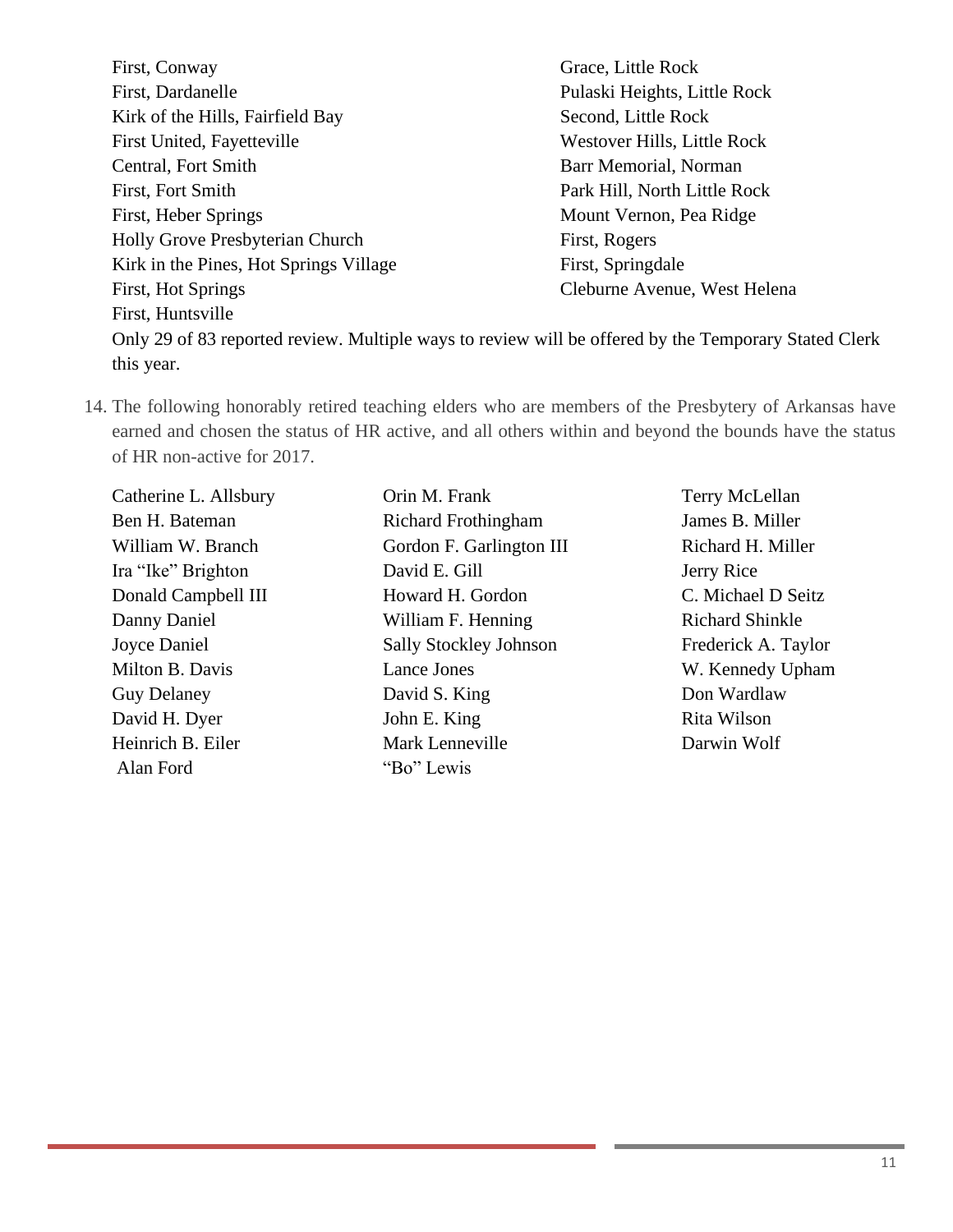Belden read list of those who have privilege of vote. Commissioners moved to the Great Hall at 11:30.

# **ORDER OF THE DAY**

**"Really Welcome: A Conversation on Children, Safety, and Responsibility"**

TE DC Adams presented the Order of the Day, distributed handouts and answered questions. He prayed God's blessing on the lunch.

# **LUNCH IN GREAT HALL AT 12:30 P.M.**

## **BUSINESS SESSION #2**

Commissioners moved back to the sanctuary for the rest of the meeting. Moderator called commissioners back into session at 1:15 p.m.

# **REPORT OF THE TREASURER**

Treasurer RE Bob Boehmler gave the report, pointing out the financial reports in the late packet (APPENDIX).

He commented on year to date revenue vs. expenses with a \$25,000 deficit, and the budget for the year. He continued with analysis that last year there was no need for a transfer from investments due to good discipline and watching expenditures, appreciated benevolences from presbytery's churches, knowing there are issues in local church giving. He pointed out balance sheet, and pay off of loan for presbytery's pledge to Ferncliff campaign at end of Feb., 2017 which greatly helps outlook. Boehmler said presbytery is blessed to have investment accounts in Texas Presbyterian Foundation of over \$4,000,000 with a return of 5.2% this year.

Belden announced that morning's worship offering totaled \$1,169.85. Moderator asked for evaluations to be filled out and deposited in a basket outside sanctuary door.

# **REPORT OF THE COORDINATING TEAM**

Coordinating Team Moderator TE Lacy Sellars gave the report starting at 1:24.

# **For Information:**

The Coordinating Team met on April 1, 2017 to discuss planning future presbytery meetings, and at their regularly scheduled meeting on May 6, 2017 adopted the following general guidelines

- 1. Continue to meet at our PC(USA) Universities (Lyon and the University of the Ozarks) normally on the second or third weekend in February for Friday/Saturday meetings.
- 2. Continue to have a summer meeting.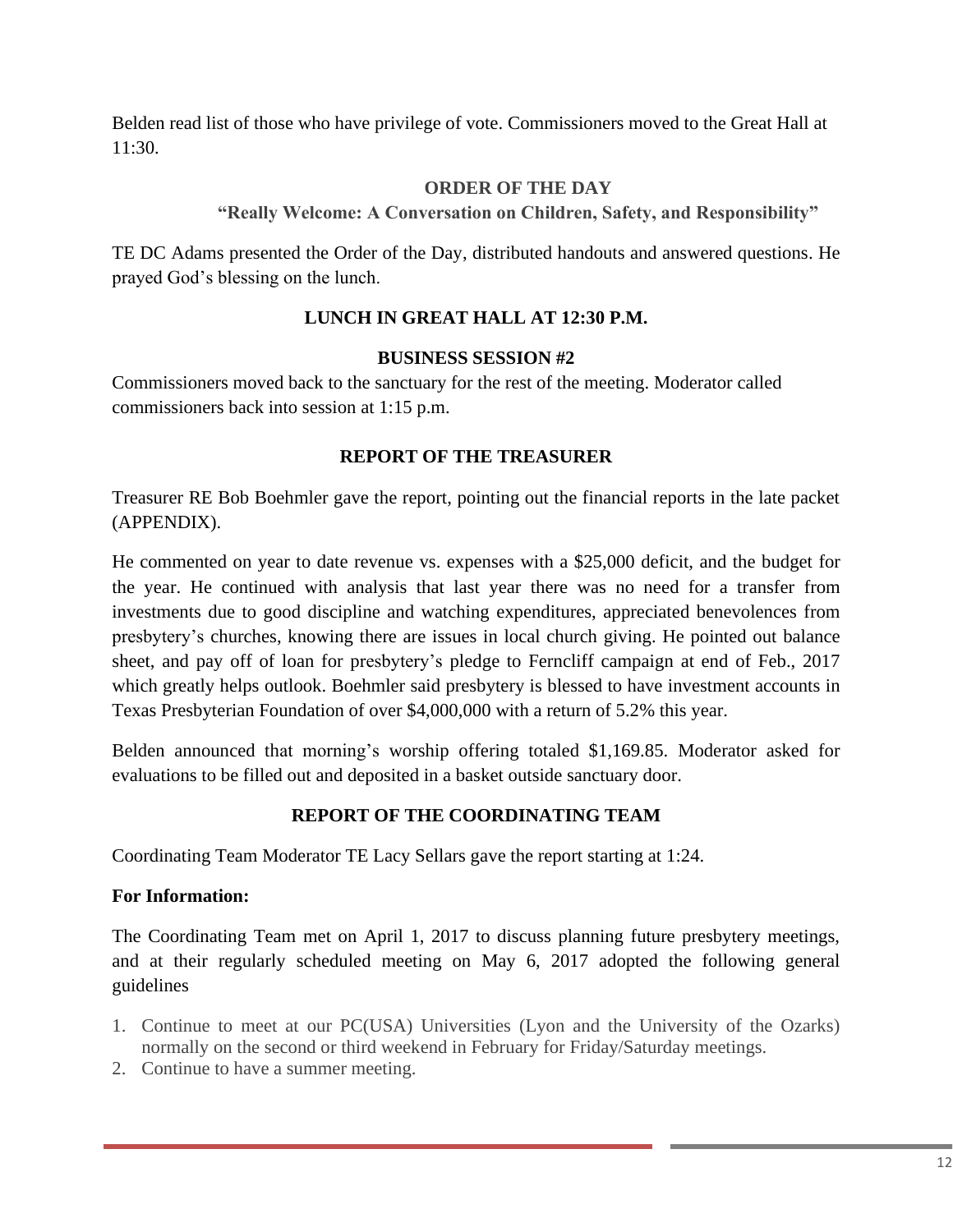- 3. Ordinarily alternate the Summer meeting between First Presbyterian Church of Conway and Second Presbyterian Church of Little Rock, but the presbytery would accept an invitation from another centrally located church as appropriate.
- 4. Loosen the language in our policies and procedures concerning the location of our Fall meeting so that we could lift up the possibility of meeting at Ferncliff but also leave it open so that an invitation in a different part of the state could be considered.
- 5. Plan meetings around general themes but be flexible in what the themes will be.
- 6. Those planning presbytery meetings will have the flexibility to plan breaking out into educational opportunities within the context of a meeting, rather than always before a meeting as a pre-presbytery workshop.
- 7. Give the lead of planning worship for presbytery meetings to the host church with the presbytery assisting in making sure that elements that the presbytery may need (such as a candidate preaching or the installation of the Moderator) are incorporated. When Ferncliff is hosting a partner congregation, or congregations, could plan worship.
- 8. Reduce the number on the Presbytery Meeting Planning Team to the Moderator, Stated Clerk (and/or Assistant Stated Clerk), Representative of the Host Institution (could be the pastor, but could be someone else), General Presbyter, and Moderator of the Coordinating Team (5).

# The Coordinating Team took the following actions on behalf of the presbytery at their regularly scheduled meeting on May 6, 2017

- 1. Designated the offering during worship at the  $135<sup>th</sup>$  Stated Meeting on June 3, 2017 to help with travel expenses of our presbytery's youth delegation attending this summer's national Presbyterian youth conference at Montreat, North Carolina.
- 2. Designated the October 2017 presbytery offering toward the capital campaign underway at Presbyterian Village in Little Rock, specifically to help with the challenge matching grant recently received from the Mabee Foundation to help the Village renovate and upgrade the facilities that serve its aging residents; renovations not just updating the physical appeal of the campus, but also allowing the Village to enhance and expand services and programs offered to its residents, most importantly licensed care for those with Alzheimer's Disease/dementia.
- 3. Invited PC(USA) Stated Clerk Rev. Dr. J. Herbert Nelson to speak at the February 2018 meeting at Lyon College, with the date to be determined by the calendars of Lyon College and Rev. Dr. Nelson.
- 4. Planned to have a theological discussion on how to have civil discourse within the church at the 137<sup>th</sup> Stated Meeting of the Presbytery of Arkansas, February 2018 meeting at Lyon College.
- 5. Edited the presbytery's Disclosure Authorization and Release Form to reflect a background check only national and state criminal records, as approved by the presbytery. (included at the end of Section C as Exhibit 1) APPENDIX. Sellars held up #5, 6 and 7 from this report and encouraged all to do their documents in this, the 5<sup>th</sup> year as prescribed by the policy.
- 6. Edited the presbytery's Background Check Policy to be consistent in covering the same individuals covered by the presbytery's Sexual Misconduct Policy. APPENDIX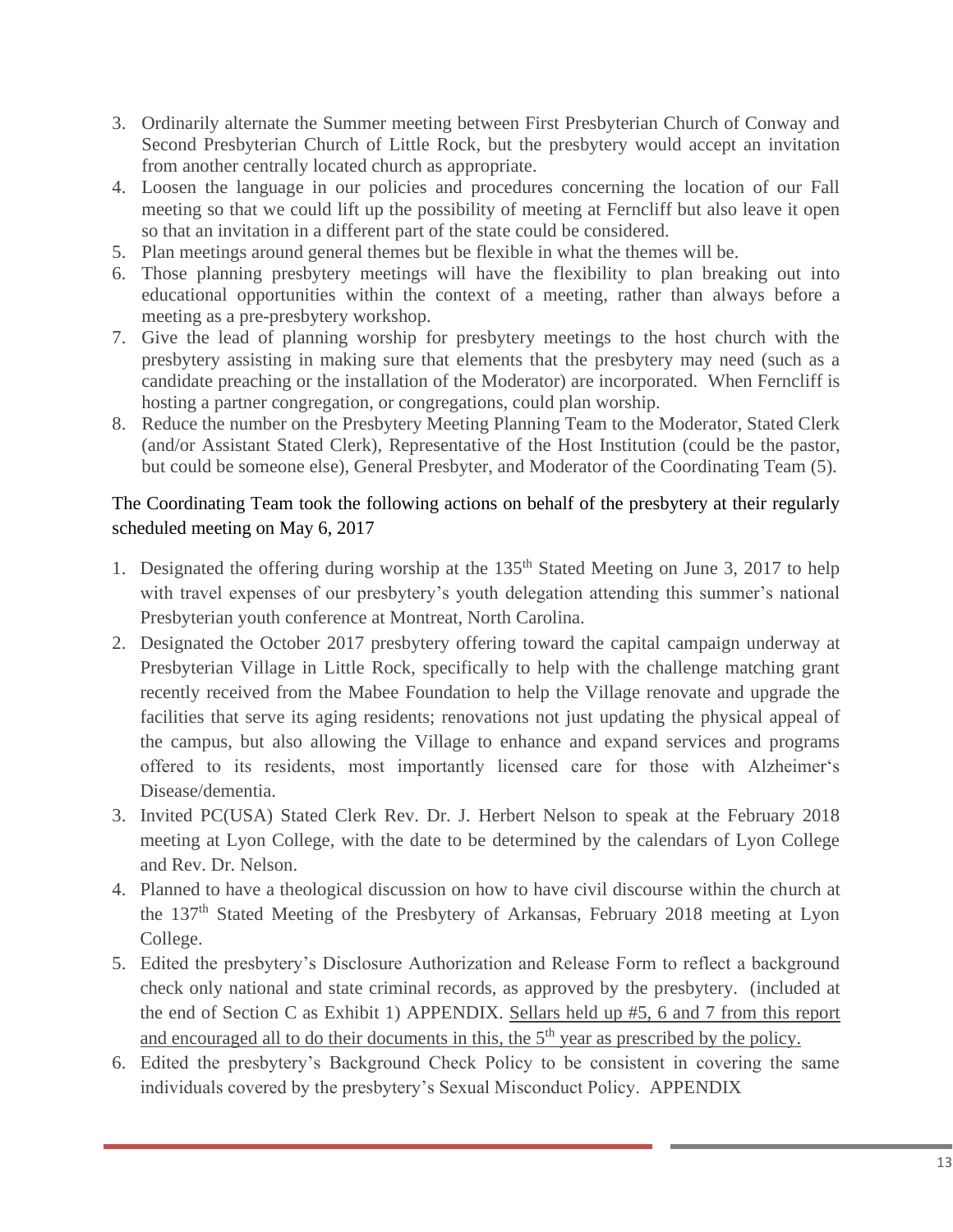- 7. Approved the correction of typographical errors and omissions in the presbytery's Sexual Misconduct Policy. APPENDIX
- 8. Added TE Dennis Ritchie to the First Presbyterian Church of Rogers Administrative Commission, replacing TE Leslie Belden.
- 9. Added RE Ronnie Prevost, Presbyterian Church of Bella Vista, to the La Comunidad Hispania Administrative Commission, replacing TE Leslie Belden.
- 10. Approved establishing a general guide for electing moderators and choosing vice-moderators of committees and ministry areas which resembles the model of the presbytery's moderator and vice-moderator, with the former moderator serving in an advisory role the third year.
- 11. Approved establishing staggered terms of moderators of committees/ministry areas so that the majority of moderators don't rotate off at the same time.
- 12. Approved having the Moderator of the Nominating Committee, or designee, serve as an exofficio member of the Coordinating Team.
- 13. Adopted criteria to guide the Nominating Committee in the selection of nominees for General Assembly Commissioners and Youth Advisory Delegates. APPENDIX
- 14. Appointed an Administrative Commission for First Presbyterian Church, Clarksville, with the members listed, and authority granted, as reported following:

# **First Presbyterian Church, Clarksville, Arkansas Administrative Commission**

On May 6, 2017 the Coordinating Team of the Presbytery of Arkansas, with the authority of the presbytery, formed an Administrative Commission with the following members and authority, and the responsibility to report to the Presbytery of Arkansas:

- 1. Members:
	- a. TE Clare Kelley, First Eureka Springs and Holiday Island
	- b. TE Phil Butin, First United Fayetteville; CCM representative (to be changed to TE Liz Wagner, Presbyterian Church of Bella Vista pending approval of the presbytery)
	- c. TE Rita Wilson, HR, First Huntsville
	- d. RE Melissa Fontaine, Second Little Rock
	- e. RE Ted Belden, First United Fayetteville; Future of the Church representative
	- f. RE Jeff Roper, First Batesville
	- g. RE Charlotte Scott, First Fort Smith
	- h. TE Leslie Belden, Temporary Stated Clerk (ex-officio)
	- i. TE Erin Kaye, Pines Presbytery, Representative from the Synod of the Sun (exofficio)
	- j. Advisor Melanie Gibson, Grace Little Rock (ex-officio)
- 2. Charged with the authority to:
	- a. Determine the financial situation of First Presbyterian Church, Clarksville;
	- b. Counsel the Session of First Presbyterian Church, Clarksville, Arkansas, in the Session's discernment of the financial needs of the church;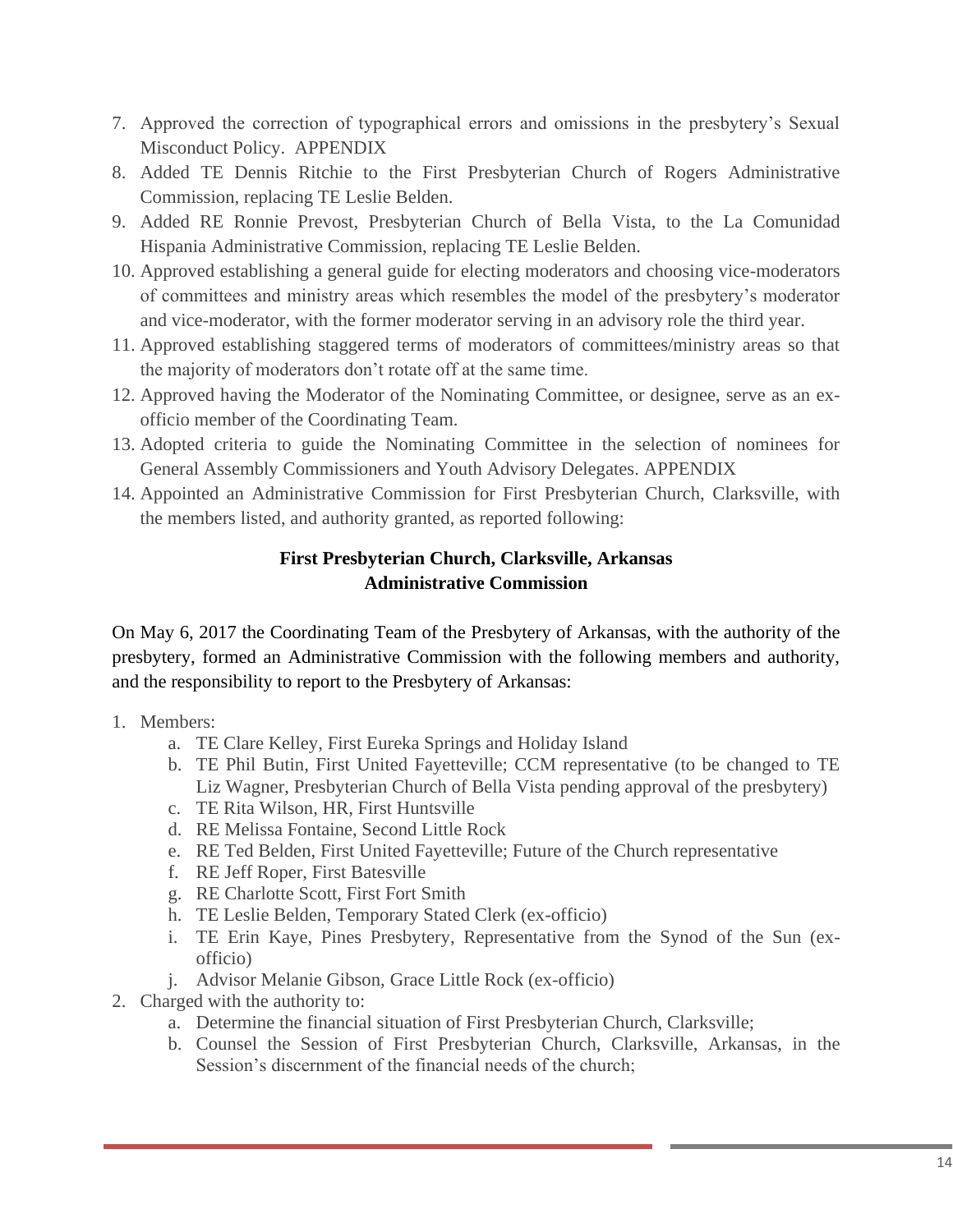- c. Counsel the Session and membership of First Presbyterian Church, Clarksville, Arkansas, in the Session's and congregation's deliberations and actions toward the "selling of real property" (G-1.0503d);
- d. Counsel the Session of First Presbyterian Church, Clarksville, Arkansas, in their prayerful discernment and conversations with the University of the Ozarks about the potential for mutual ministry;
- e. Serve as the presence of the Presbytery of Arkansas in conversations with the University of the Ozarks;
- f. Serve as the presence of the Presbytery of Arkansas in the development of any covenant between the University of the Ozarks and First Presbyterian Church, Clarksville, Arkansas.
- g. Sell or encumber any real property;
- h. Enter into a covenantal relationship with the University of the Ozarks and First Presbyterian Church, Clarksville, Arkansas, and any other partner who may be deemed appropriate;
- i. Assume original jurisdiction of the church, if necessary.
- 3. Reporting: The AC shall communicate to the Stated Clerk all actions taken on behalf of the presbytery. Actions shall be reported within two weeks of having been taken. (Email is a satisfactory way to report actions taken). Written reports of the AC's actions shall be submitted no less than 30 days prior to each stated meeting of the presbytery. Prior to dissolution, minutes of all meetings of the AC shall be submitted to the Stated Clerk.

# **For Action**

**1. Motion to return the name of the "Committee on the Church's Ministries" to the "Committee on Ministry."** This is a proposed change to the *Presbytery Ministry Manual Part 1 Organization and Structure* and requires a 2/3 vote of the presbytery to be able to suspend the rules of requiring thirty-days written notice of this proposed change allowing the vote on Motion #1 and #2. There was no discussion. **Motion to suspend rules was approved.** Motion to change name itself requires a 3/5 majority vote to be approved**.** Discussion: TE Dennis Ritchie asked about term of service, TE Dari Rowen said AR is only presbytery to have changed name**. Motion to return name was approved.** 

*Rationale: "The Church and Its Ministries Area" is made up of two committees: the Committee on Leadership Development and the Committee on the Church's Ministries. That the name of one of the committees is so similar to the ministry area under which it exists causes confusion within the presbytery. Within our own Manual, the name of the committee is misnamed in various places, including line 275, where it is called "Ministries of the Church." Members, congregations, and sessions throughout the presbytery are confused about who they should contact, and ordinarily say, "You know, the committee that used to be the COM." The Presbytery of Arkansas is one of the few presbyteries of the PC(USA) that changed the name of this committee formerly mandated by the Book of Order, also making it confusing among the other presbyteries in the denomination when communicating between*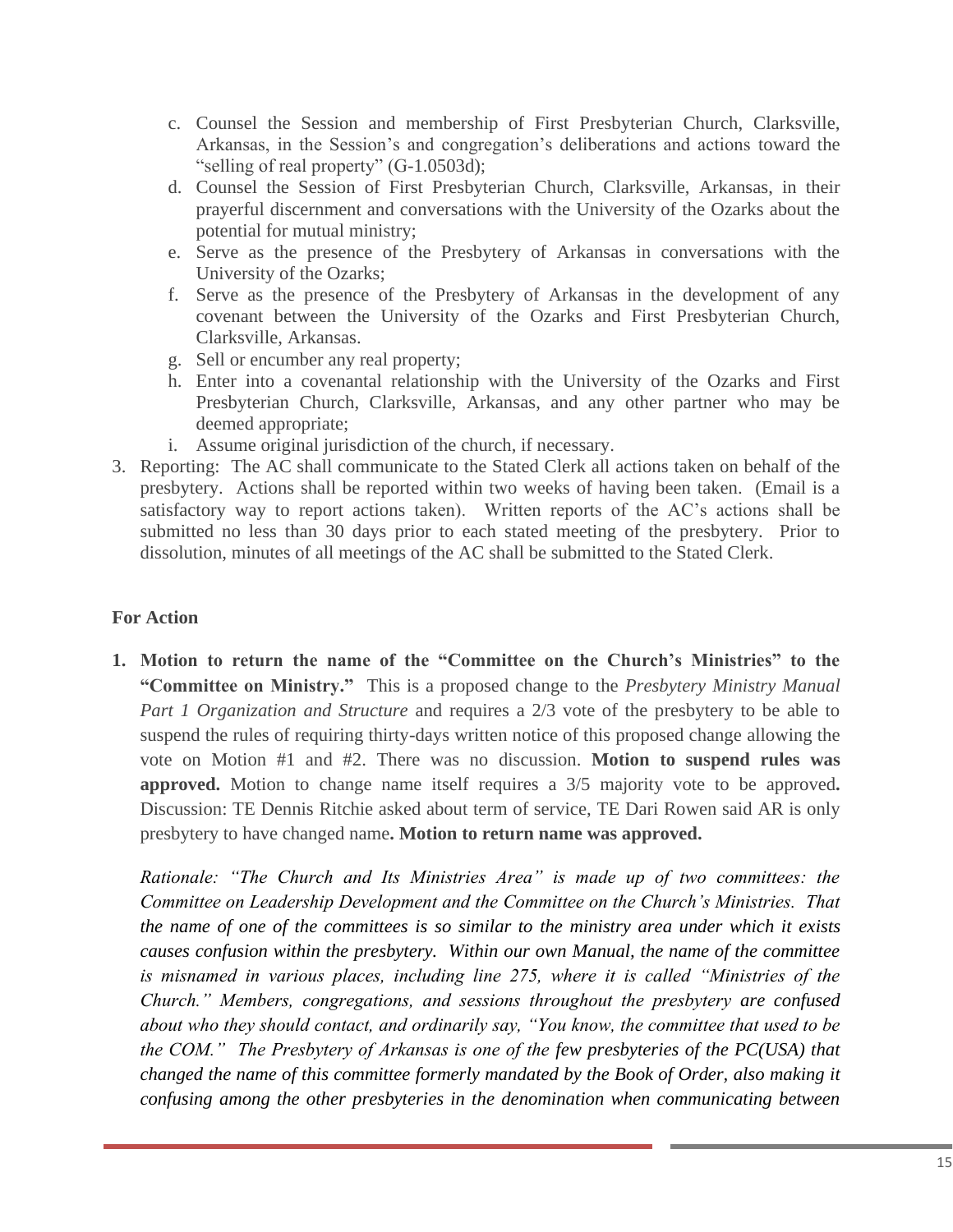*presbyteries. When the Presbytery of Arkansas changed its structure, it changed the responsibilities of most committees, necessitating the changing of their names. The responsibilities of the CCM/COM did not change to the degree that a change in name was needed.*

**2. Motion to delete the words "A majority of members shall be selected from the non-Caucasian racial ethnic groups within the body and," from the Membership section under the Committee on Representation from Presbytery of Arkansas Manual Part 2 Ministry and Committee Duties, so that the paragraph would read (the words in parentheses are the words to be omitted): (this change requires only a majority vote)**

"Presbytery shall elect an eight (8) member COR whose membership shall consist of equal numbers of men and women. Normally, at least one member from each region shall be elected. (A majority of members shall be selected from the non-Caucasian racial ethnic groups within the governing body and) The total membership shall include persons from each of the following categories:

- a. Majority male membership
- b. Majority female membership
- c. Racial ethnic male membership
- d. Racial ethnic female membership
- e. Youth male and youth female membership
- f. Persons with disabilities"

Discussion: TE Marie M-O'Connell asked when other language in this section will be addressed. Sellars replied he will ask Nominating Committee to consider**. Motion was approved.**

*Rationale: The Nominations and Representation Committees believe that mandating race as the determining criteria for the majority of members diminishes the importance of representation of other minority groups not determined by race. In a presbytery/denomination so heavily dominated by Caucasians it is difficult to find people of color who also represent other minority groups, including those with disabilities. It has also been stated that it is insulting to people of color for race to be the criteria that the majority equates with the need for representation.*

- **3. Motion to fill the following immediate vacancies:**
	- **a. Committee on the Church's Ministries, Class of 2018: TE Bill Branch, HR of Walnut Ridge and Newport, replacing TE Leslie Belden**
	- **b. Ministry Area on Youth, Young Adults, and Campus Ministry, Class of 2017: TE Jeremy Wilhelmi, Chaplain of the UofO, Clarksville, replacing TE Ray McCalla**
	- **c. Committee on Leadership Development, Class of 2017: TE Jeff Price, Trinity, LR (at his own request Jeff is moving from the Future of the Church Ministry Area), replacing RE Mike Easley**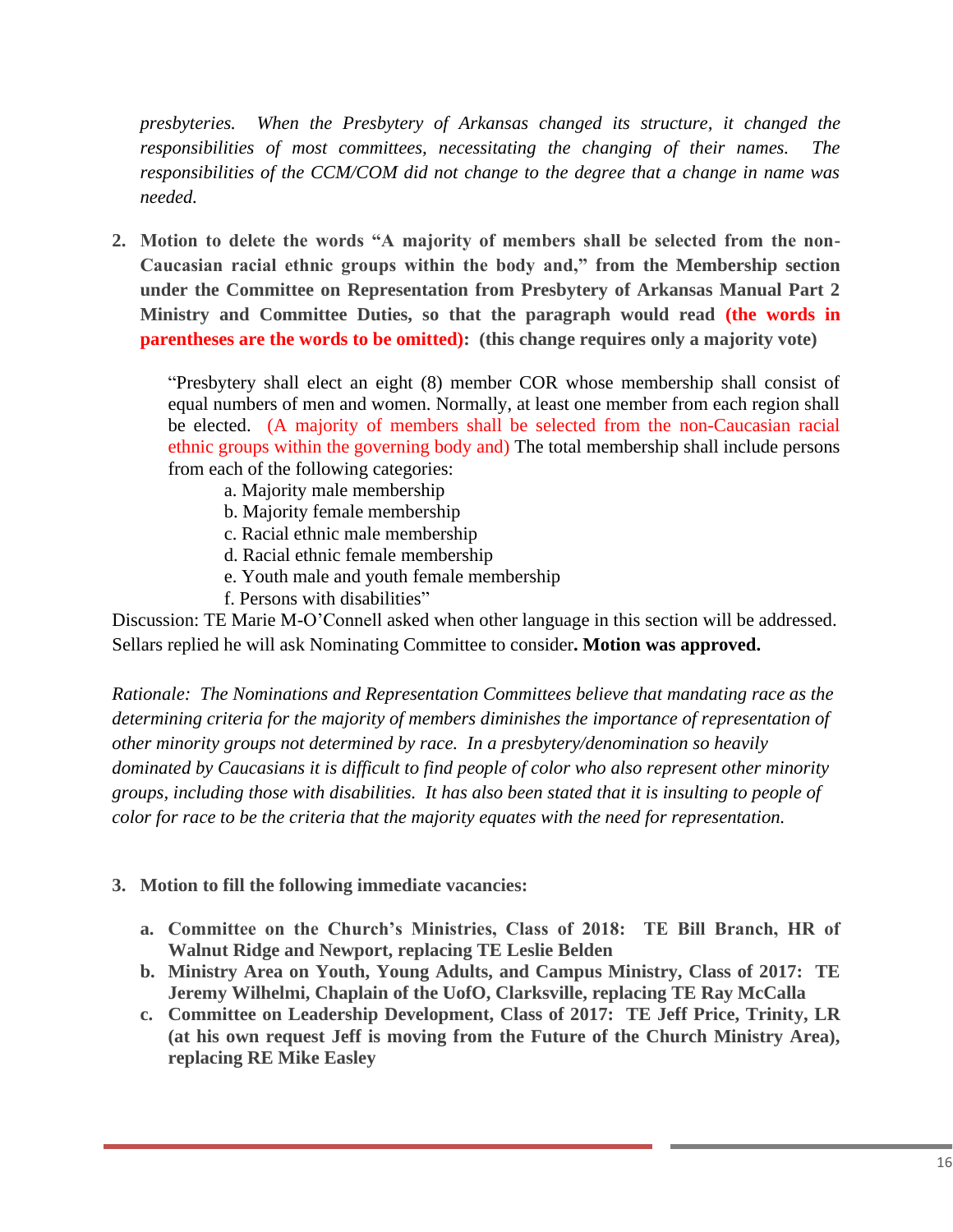- **d. Committee on Leadership Development, Class of 2018: TE Susan Gray, Vaughn, Bentonville, replacing RE Sherry Miller.** Moderator asked for nominations from floor for each position. There were none. **Nominees were elected.**
- **4. Motion to elect TE Marion Humphrey, Allison, Little Rock, Region 3, (2018) and RE Keith Burt, First, Bentonville, Region 1 (2017), to serve on the Nominating Committee.**  Nominees were solicited from floor. There were none. **Nominees were elected.**

## **REPORT ON COMMITTEE ON REPRESENTATION**

In absence of COR moderator, Temporary Stated Clerk Belden drew attention of commissioners to the following report:

The Presbytery's Committee on Representation examines and compares the statistics of who is serving in elected positions to the statistics reported to General Assembly by local churches of their membership and makes commendation and recommendations for wider inclusion and closer representation.

**Only 35 of the 83 congregations in the presbytery (42%) submitted statistical reports** to General Assembly for  $2016$  by the February 2017 deadline. Therefore, comparison of ages, genders, races, and disabilities "in the pews" to those elected to serve cannot be accurately done this year. (Note: if a church does not submit statistical reports, General Assembly "brings forward" that church's statistics on membership, age, gender, race and disability from the last year a local church report was submitted. For most churches, this inflates their membership and may skew the age, gender, race and disability of their membership.)

The Presbytery's Committee on Representation met by conference call on Monday, May 1, 2017 with 6 of 8 voting members present to examine the following statistics:

## 1. **Number of positions filled by people serving Presbytery as of April 1, 2017:**

188 (5 fewer, compared to 193 last year). Active members reported by those churches which actually reported to G.A. by deadline (or their 2015 number brought forward if the church did not report) totaled 12,138 and grand total of 12,532 adherents, which number includes baptized (not confirmed) and other participants for the presbytery report.

Persons counted as elected have been nominated by the Committee on Nominations and approved by presbytery, or nominated to commissions by committees as officers, members of committees or commissions of the Presbytery or to fulfill specific tasks of the Presbytery. (Ferncliff Board and Presbyterian Women Coordinating Team, self-perpetuating groups; Youth Advisory Team, filled by application process; and all subcommittees which are populated by invitation are not included.)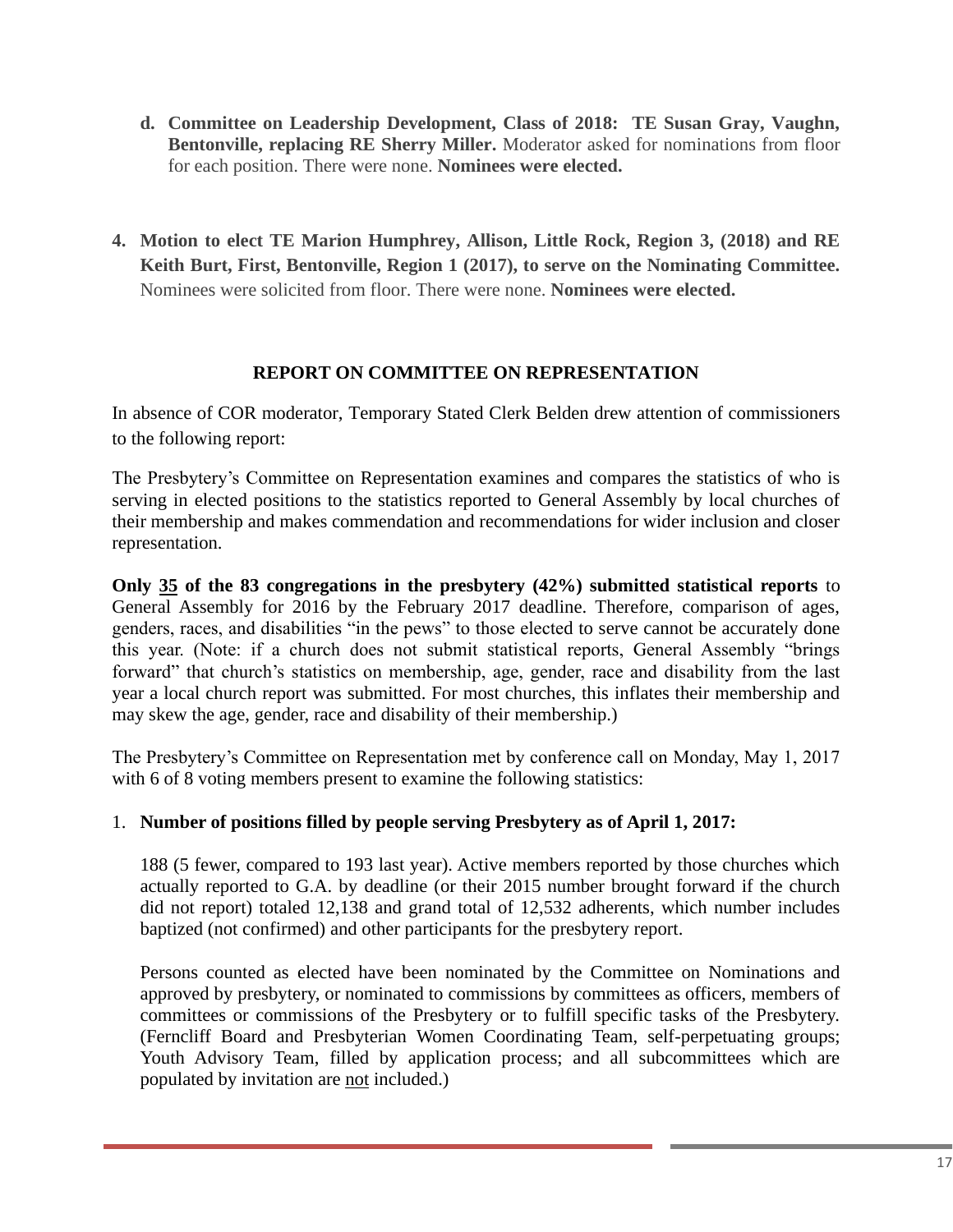Eight (8) Administrative Commissions are in place this year as compared to 9 Administrative Commissions, one task force, and one support committee (for the General Presbyter) this time last year.

This number (188), of positions filled by people serving the Presbytery, includes thirty-five **(35) persons who serve in more than one position (and some in several positions).** They are counted multiple times – once for each chair each fills. (This number of people serving in multiple positions (35) is four fewer than last year's 39 persons in dual or more roles. **There are 137 different people participating**, 3 fewer than 140 last year.) It should be noted here that restructuring requires 10 people elected to ministry areas or committees to serve also on the Coordinating Team as representatives of those groups, so by definition those 10 must serve in two positions simultaneously.

The 35 persons counted above filling more than one position include sixteen (16) active Teaching Elders, fifteen (15) Ruling Elders and four (4) laypeople.

# 2. **Number of different churches represented by persons elected**: 51 of 83 churches.

This is nine fewer churches than participated last year. However, one church was dismissed in 2016. Eight administrative commissions are also working with 6 churches at their request, and some of these are struggling churches, of which a couple may be dissolved in the future.

61% of churches within the presbytery bounds are participating in the work of the Presbytery. This is 9% less than the percentage which participated last year.

30 churches that do not have any staff or members serving (four more than last year) are as follows, followed by region numbers and AC (Administrative Commission, if they are assigned):

| a) Amity, Alpine (Region 2)        | $p)$ HSV, Woodlands $(2)$ -- AC   |
|------------------------------------|-----------------------------------|
| b) Arkadelphia, West End (2)       | q) Huntsville, First $(1)$        |
| c) Beebe, First $(4)$              | r) Little Rock, First $(3)$ -- AC |
| d) Bentonville, Vaughn (1)         | s) Lonoke, First $(3)$ -- AC      |
| e) Brinkley, First $(4)$           | t) Marianna, First (4)            |
| f) Cane Hill $(1) - AC$            | $u)$ McGehee, First $(3)$         |
| g) Clarksville, First (2)          | v) Mountainburg $(2)$             |
| h) Elkins Federated (1)            | w) Newport, First $(4)$           |
| i) Eureka Springs, First (1)       | $(x)$ Ozark, First $(2)$          |
| j) Fayetteville, Mount Comfort (1) | y) Paragould, First (4)           |
| k) Gamaliel, $101(4)$              | $z)$ Pine Bluff, First $(3)$      |
| $l)$ Gurdon, First $(2)$           | aa) Stuttgart, First (4)          |
| m) Hardy, Spring River (4)         | bb) Walnut Ridge, First (4)       |
| n) Helena, First $(4)$             | cc) W Helena, Cleburne Avenue (4) |
| o) Holiday Island (1)              | dd) Yellville, First (1)          |

Note: Five (5) of the above churches are under Administrative Commissions. 18 of the churches above are pastorless.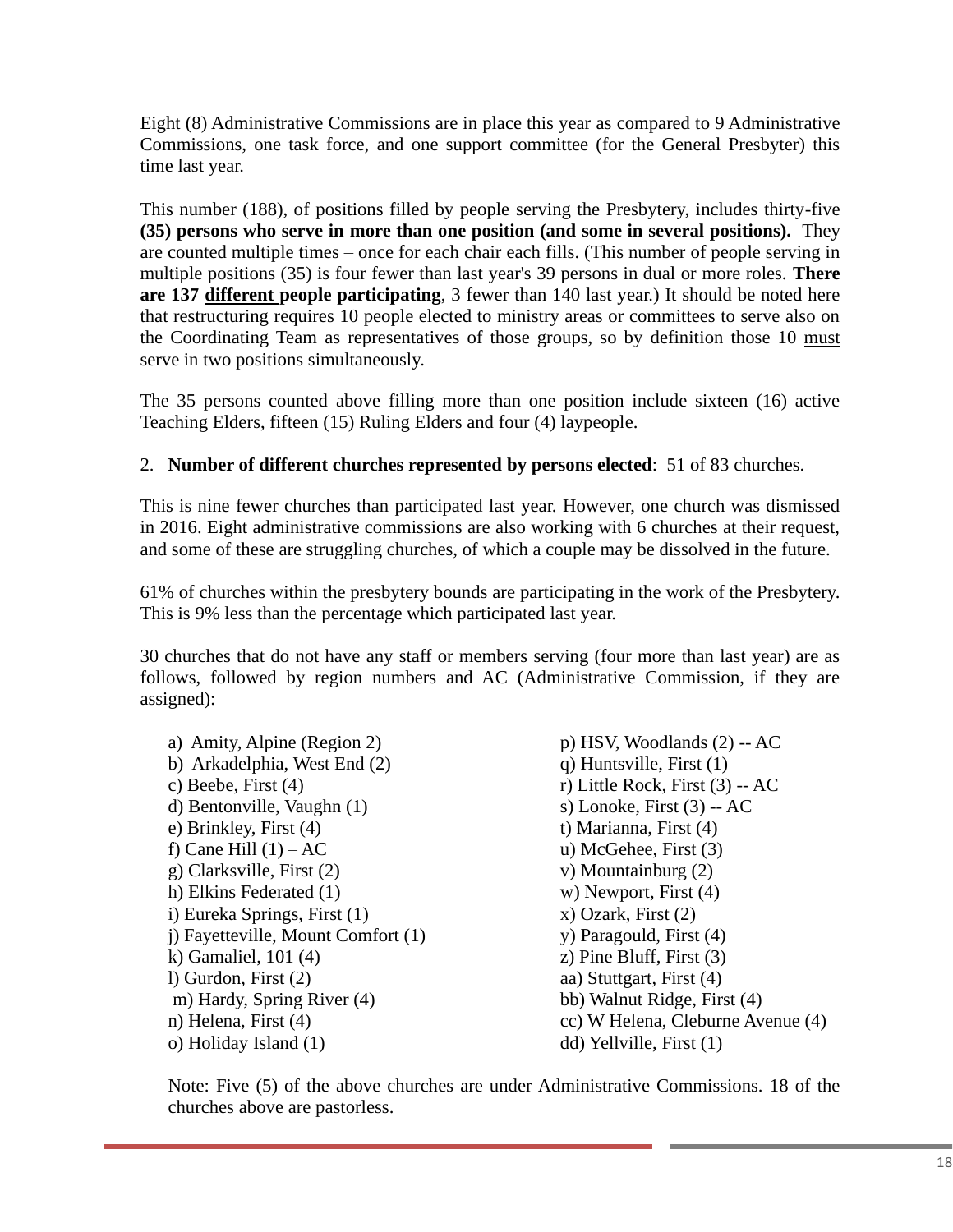### **3. Age Groups:**

There was a slight increase in the 25 and under age group and slight decreases in the 26-35 age group and in the 36-55 age group from previous year--64% of the elected persons, 1% more than last year, are age 56 or older.

Observation: The Youth Advisory Team, a 40-member subcommittee of presbytery's Committee on Ministries with Youth, Campus and Young Adults comprised predominately of young adults and youth, is not in this count since subcommittees are appointed, not elected. YAT is, however, invited to submit names to Committee on Nominations.

|            |    | Age Group # of Persons Elected % of Total Elected Comparison to Report from Churches |      |
|------------|----|--------------------------------------------------------------------------------------|------|
| 25 & Under |    | 5%                                                                                   | 11\% |
| $26 - 35$  |    | 5%                                                                                   | 15%  |
| $36 - 55$  | 36 | 26%                                                                                  | 9%   |
| $56 - 64$  | 42 | 31%                                                                                  | 17%  |
| 65 and Up  |    | 33%                                                                                  | 48%  |

While divided differently, those elected from under 25 through age 55 total 36% and reported in the churches total 35%. Again divided differently, those elected age 56 and up total 64% and reported in the churches, 65%.

#### **4. Genders of persons and percentage of elected group**:

| Gender            |    | # Elected % of Total Elected Group Comparison to Report from Churches |     |    |          |
|-------------------|----|-----------------------------------------------------------------------|-----|----|----------|
| Male<br>members   | 68 | 49.6% of those elected                                                | 45% | of | reported |
| Female<br>members | 69 | 50.4% of those elected                                                | 55% | of | reported |

There is miniscule change from the last two years' percentages of 49% male and 51% female. If we want to "mirror" the statistics from our churches, more females need to be elected.

**5. Ethnic Heritage** of elected persons and percentage of group compared to reported members:

| Ethnicity                | # Persons Elected                               | % of Elected Group                                                                             | % of Reported Members |                |  |
|--------------------------|-------------------------------------------------|------------------------------------------------------------------------------------------------|-----------------------|----------------|--|
|                          |                                                 |                                                                                                |                       |                |  |
| African American/Black 6 |                                                 | 4.5% $(1/2%$ more than last year)                                                              |                       | 1\%            |  |
| Caucasian/White          | 129                                             | 94% (1% less than last year) 97%                                                               |                       |                |  |
| Hispanic                 |                                                 | 1.5% $(1/2%$ more than last year)                                                              |                       | 2% (all others |  |
|                          | Asian, Native American, Middle Eastern, African |                                                                                                |                       |                |  |
| combined)                |                                                 |                                                                                                |                       |                |  |
|                          |                                                 | Note: Of the presbytery's churches that did report to General Assembly earlier this year about |                       |                |  |
|                          |                                                 | their 2016 statistics, racial ethnic breakdown included: Asian, Middle Eastern, Native         |                       |                |  |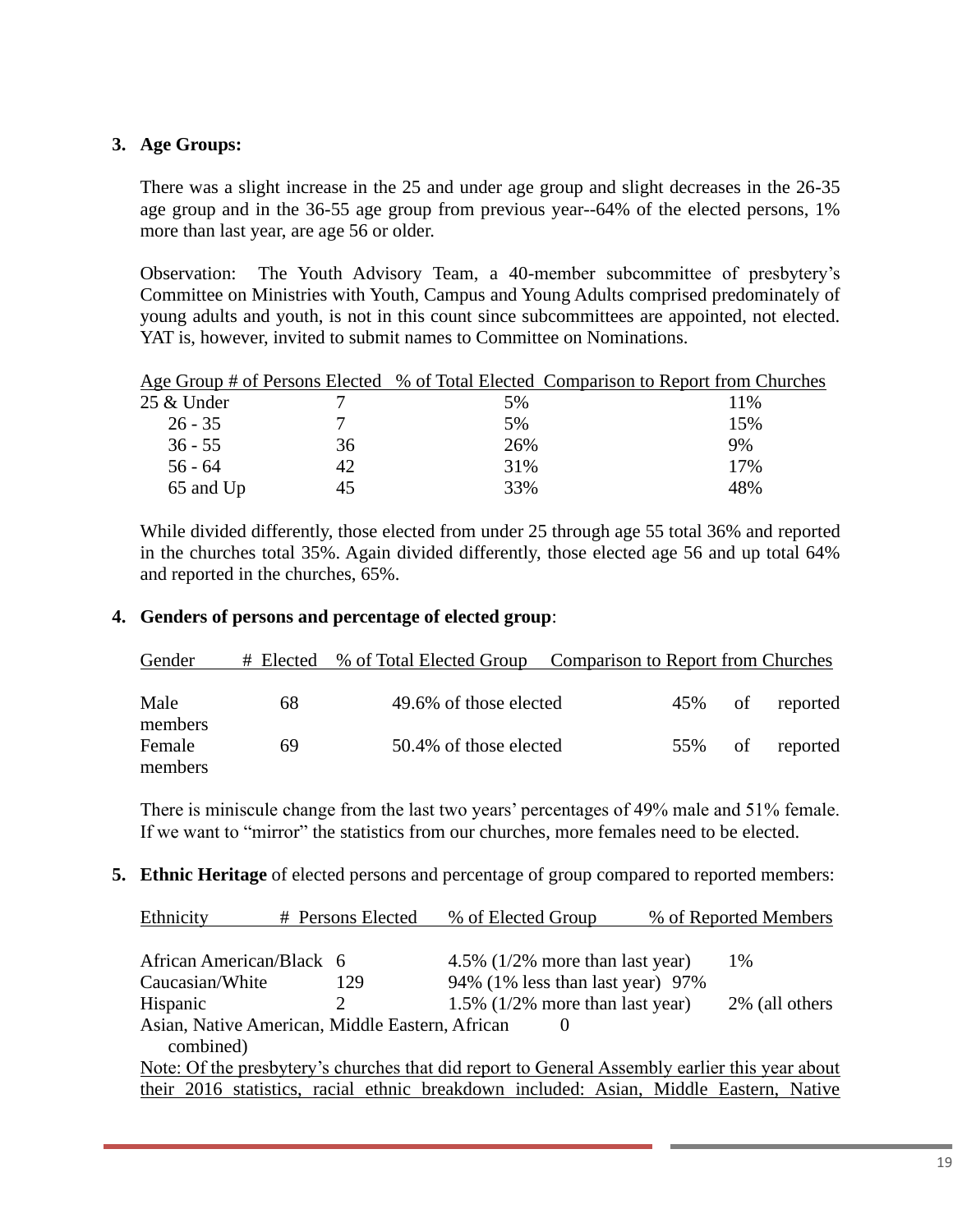American, White, Black/African American, African, Hispanic.

### **6. Type of Ordination represented by number of persons and percentage of elected group:**

| Ordination                                                                           | # Persons | % of Total Elected Group                                                              |  |  |
|--------------------------------------------------------------------------------------|-----------|---------------------------------------------------------------------------------------|--|--|
|                                                                                      |           |                                                                                       |  |  |
| <b>Teaching Elder</b>                                                                | 50        | 36% (3% less than last year)                                                          |  |  |
| <b>Ruling Elder</b>                                                                  | 71        | 52% (3% less than last year)                                                          |  |  |
| Non ruling elders (deacons or members) 16                                            |           | 12 % (6% more than last year)                                                         |  |  |
| (This is a change from last year's 54 TEs, 77 REs and particularly only 9 deacons or |           |                                                                                       |  |  |
|                                                                                      |           | members. This is due to the election of numerous young people who have not yet served |  |  |

### **7. Number of persons with Disabilities who are elected:**

This category is defined as hearing, sight, and mobility disabled.

- **Eleven (11) persons** elected to serve have a disability: 5 related to hearing, 5 to mobility, and 1 to sight. This is 8% of the people elected, two % more than last year.
- Comparison to disabilities reported by local churches: 938, 8% of total membership, reported disabilities. (COR believes that this determination is made by those preparing the report rather than by the members themselves. It is also unclear whether churches are reporting those with "managed" disabilities.)

The percentage of disabled elected persons mirrors the percentage reported or brought forward by local church statistics.

## **Summary:**

as RE.)

- 1. Disappointingly low percentage of churches submitted 2016 statistical report to G. A. by deadline, making comparison to statistics on those elected to serve very difficult.
- 2. Beyond required double service on Coordinating Team, it is still a hope to have one person filling one position rather than one doing 2 or 3 jobs. The practice of 1 person/1 position involves more and different people.
- 3. Most of statistics are in line with previous years except for low percentage of teaching elders serving.

#### **Recommendations were highlighted by Temporary Stated Clerk Belden:**

1. Many approaches should be offered to get those statistical reports in: start email reminders early, offer to input their data if computer use is problem, offer workshop at October presbytery meeting to help pastors or clerks, put deadline, helps and encouraging video on presbytery website, explain pluses of reporting and minuses of not reporting through different media including Banner and Facebook page. Percentages must go up.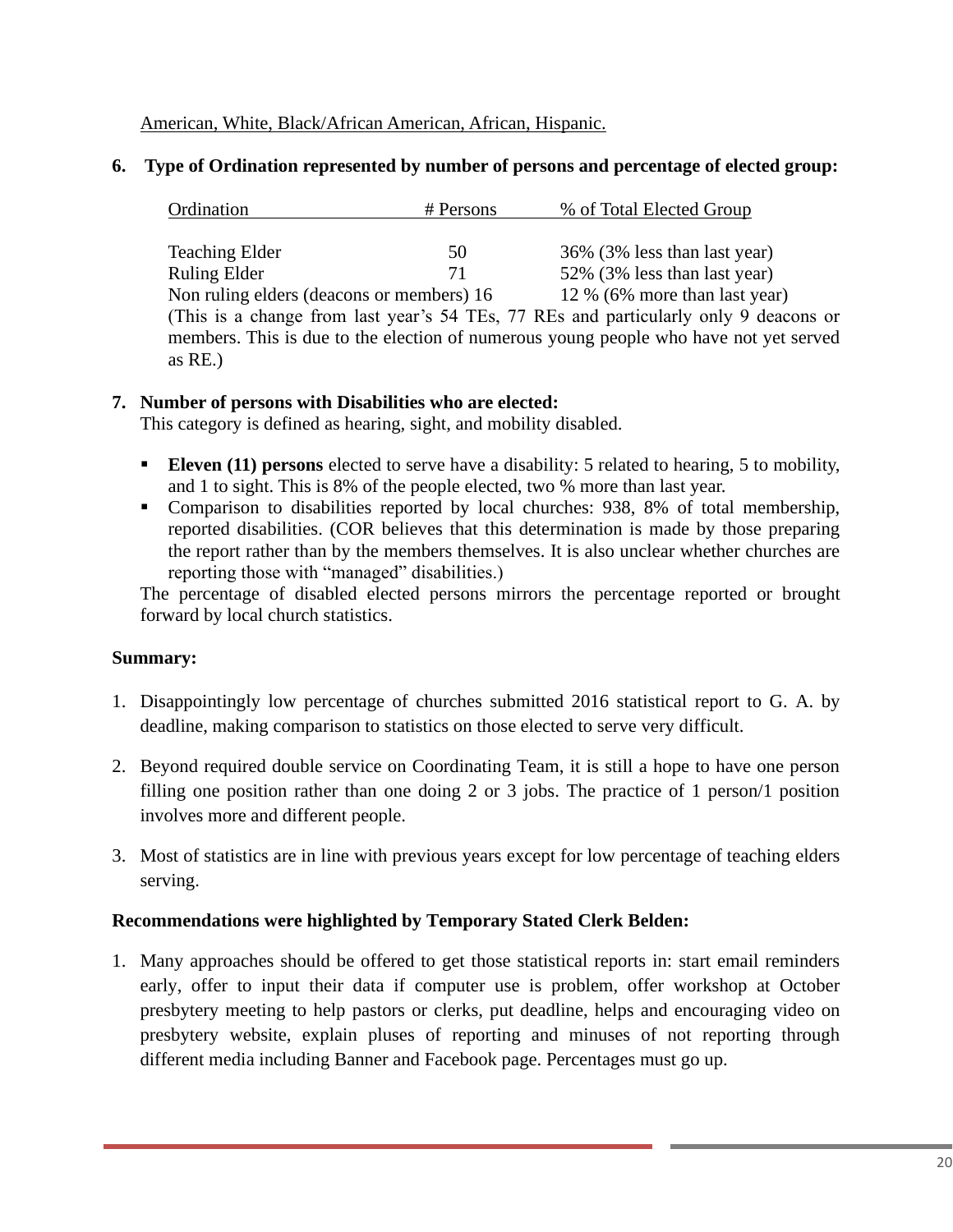- 2. Nominations is doing a good job and is encouraged to invite more women and teaching elders to serve. Please use the list of unrepresented churches and seek Native American, African, Middle Eastern and Hispanic people from all congregations to involve.
- 3. All committees are encouraged to meet when younger working people can participate and advertise Zoom and phone conferencing rather than travel.

Note: Statistics on disability of elected persons are for information only. Report was submitted by committee moderator RE Ledridge Davis.

# **REPORT OF COMMITTEE ON NOMINATIONS**

In absence of Nominations moderator TE Elizabeth Gabbard, Belden gave the report, encouraging commissioners to use the form in the packet to provide names of qualified persons to serve on presbytery committees, subcommittees or ministry areas or as alternates to General Assembly commissioners.

# **REPORT OF COMMITTEE ON THE CHURCH'S MINISTRIES**

Committee moderator TE Dari Rowen gave the report at 1:43 p.m. **For Presbytery Action:**

**1. Motion to approve the call of TE Kade Curry as pastor of First Presbyterian Church, Springdale, effective June 6, 2017 with the following terms of call:**

| <b>Effective salary:</b> |          | <b>Reimbursable Expenses</b> |                     |  |  |
|--------------------------|----------|------------------------------|---------------------|--|--|
| <b>Cash salary</b>       | \$34,000 | <b>Automobile</b>            | \$3,000             |  |  |
| <b>Housing</b>           | \$28,000 | <b>SECA</b>                  | \$4,743             |  |  |
|                          |          | Cont. Ed.                    | \$1,200             |  |  |
|                          |          | <b>Other (Cell) \$1,200</b>  |                     |  |  |
|                          |          | Moving                       | <b>Actual Costs</b> |  |  |
| - -<br>. .               | .        | <u>ת ת</u> ת                 |                     |  |  |

**Full medical, pension, disability and death, Board of Pensions Paid Vacation Four (4) weeks**

| <b>Paid Continuing Ed</b> | Two $(2)$ weeks |
|---------------------------|-----------------|

**Motion was approved.**

**And the following to serve on the Installation Commission for Sunday, August 6th at 4pm at FPC Springdale:**

**TE Stewart Smith, General Presbyter TE Bill Henning, Honorably Retired TE Kris Crawford, Member at Large RE Susan Anderson, First, Springdale**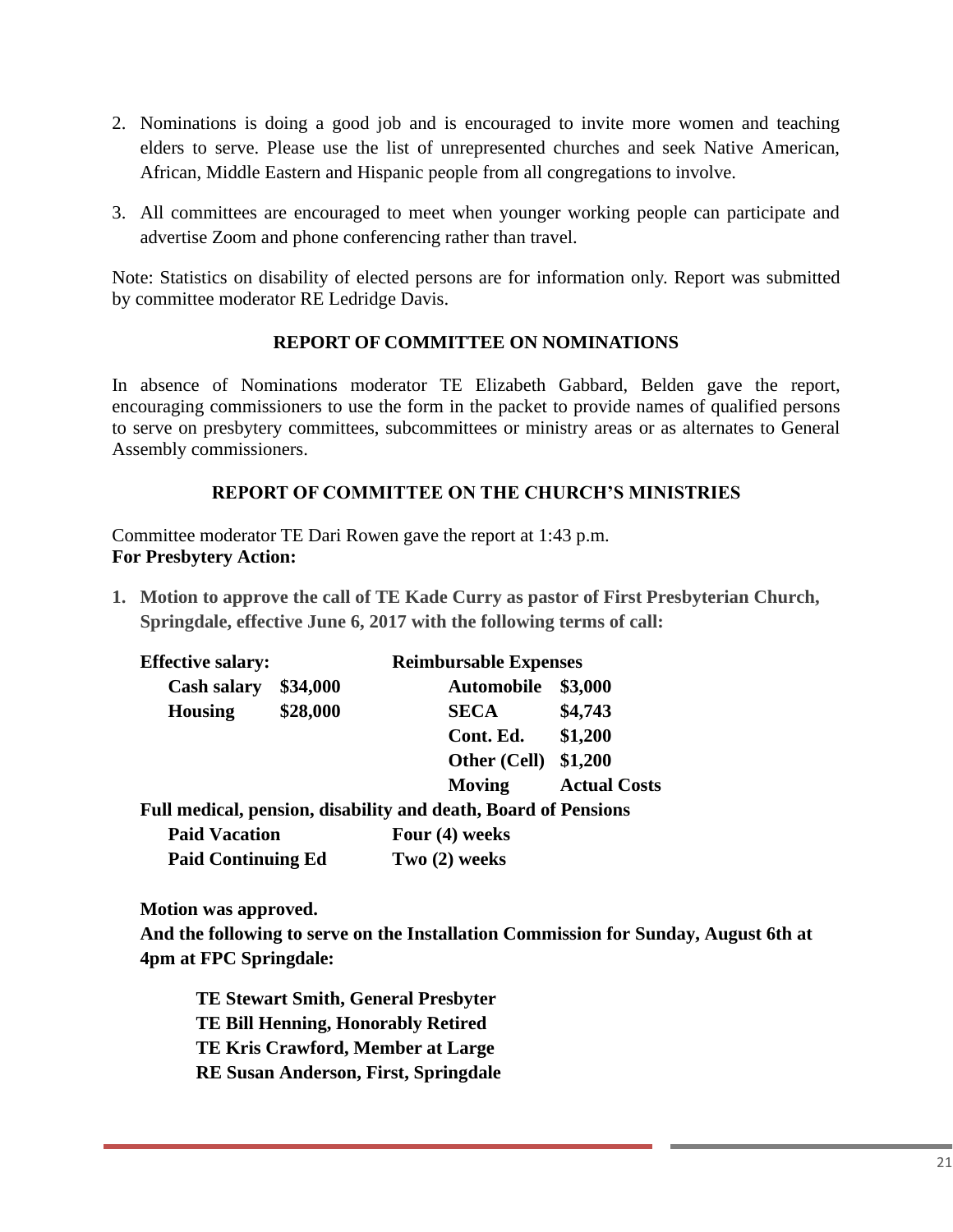**RE Ruth Hamilton, Moderator Presbytery of Arkansas to moderate the commission**

**RE Jeremy Hightower, First, Searcy** 

**and to grant permission for TE Janice Six, from First Central Presbyterian Church in Abilene TX (Palo Duro Presbytery), to be allowed to sit with the commission and participate in the service, with the offering to benefit Ferncliff Camp and Conference Center. Motion was approved.** Curry thanked the congregation at Searcy, and Springdale people stood.

#### **For Information:**

#### **Honorable Retirement**

TE Robert Hadley was granted Honorable Retirement status effective June 1, 2017.

#### **Necrology**

TE John T. "Jack" Rorex, HR, died at his home in Little Rock on December 23, 2016. Born in Maryville, TN, he attended school in the mining camps, completed his bachelor's degree at Maryville College and his M. Div. degree from Austin Presbyterian Theological Seminary. He pastored churches in Texarkana, AR, Midland, TX and in this presbytery Paragould and Little Rock before serving as an Army chaplain during the Vietnam War. After further education he was the director of Delta Hills Health System Agency in Batesville, administrator of The Meadowcreek Project in Fox, and manager of Heifer International Ranch in Perryville. Retiring in 2006, he assisted in his wife's catering business and served as a chaplain with Arkansas Hospice. Jack is survived by his wife of 44 years, Nancy Leggett Rorex, two daughters, two sons, eight grandchildren and two great grandchildren. The service was at Trinity Presbyterian, Little Rock on Dec. 29, 2016.

TE Dr. Hugh Geraint "Gary" M. Jones, HR, 91 died on March 27, 2017 in Hot Springs. Born in Bargoed, Wales, he served in the British Royal Navy in World War II before immigrating to the United States. Jones earned a degree from Arkansas College, now Lyon College, Master of Divinity from Union Theological Seminary in Richmond, and Doctor of Divinity from Vanderbilt before being ordained in 1954. He pastored churches in VA, TX, TN, and El Dorado, AR, moderated two presbyteries, before retiring in 1990. In 1994 he became a member of this presbytery and served on the Board of Trustees at Lyon College. Rev. Jones is survived by his wife of almost 65 year, Joan Creason Jones, a son and daughter, and four grandchildren. The celebration of his life was held on April 1, 2017 at First Presbyterian Church, Hot Springs.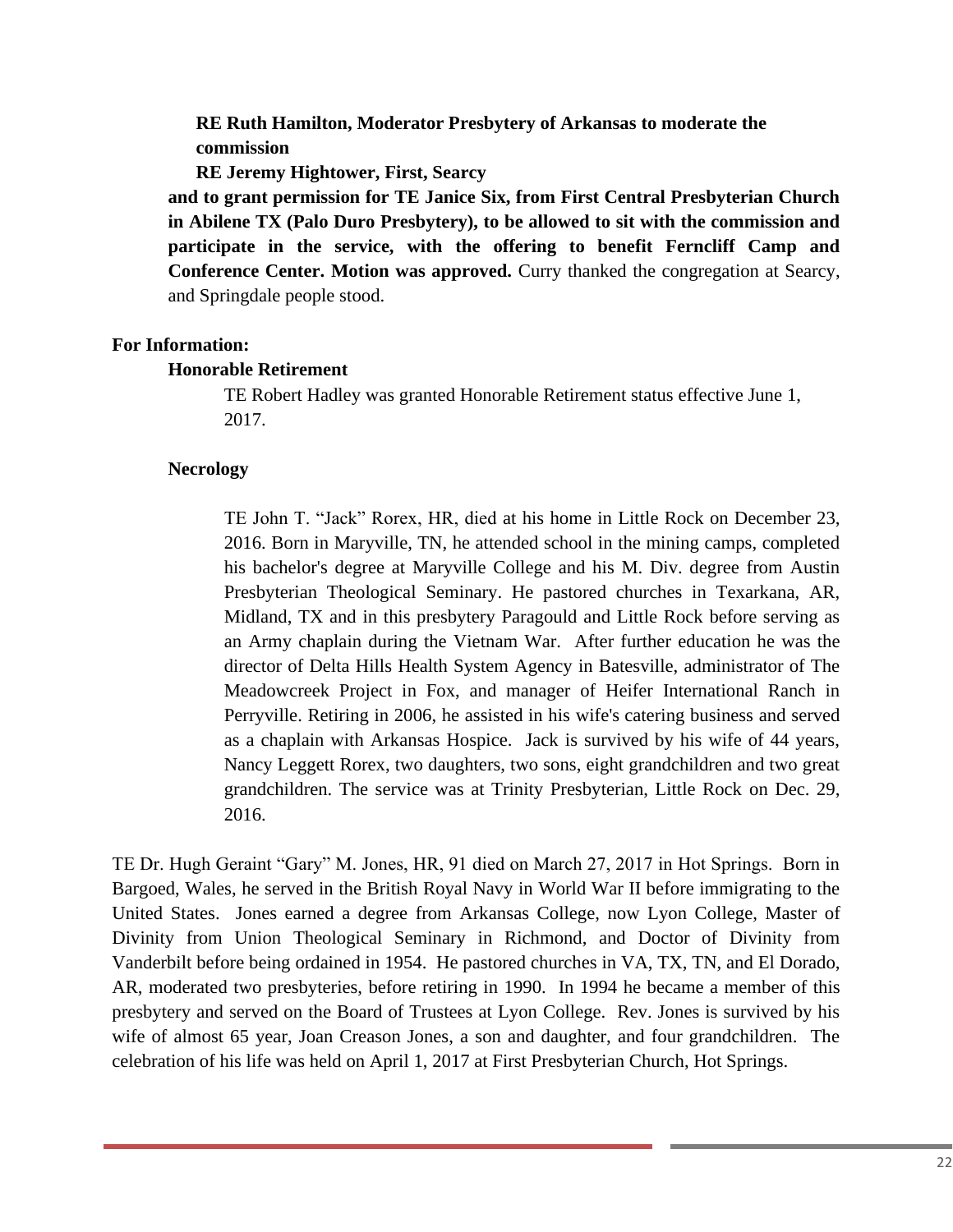Rev. Duane Udell Farris, HR, 97, died in Mountain Home on April 30, 2017. He was an honorably retired minister member of the presbytery. Born in Bellefonte, AR, Farris attended the University of the Ozarks, Clarksville (then College of the Ozarks) and graduated from the University of Nebraska at Omaha and Princeton Theological Seminary. He served churches in CA and TX, retired in 1986 and was received by AR Presbytery in 2007. He is survived by one son, two granddaughters, four great grandchildren and preceded in death by his wife Joy Farris and one son. His service was held at First Presbyterian, Mountain Home on May 5, where he attended, with Rev. Michael Clark officiating.

### **Pastoral Leadership Changes for information only**

Renewed the covenant of TE Susan Gray as Stated Supply at Vaughn Presbyterian Church, Bentonville.

Approved the covenant of Rev. Michael Qualls, Cumberland Presbyterian Pastor, effective April 20, 2017 as the Pulpit Supply at Graham Memorial Presbyterian Church, Forrest City.

| <b>Effective Salary</b>                                                                                                                                                                                                                                                                                                           |  | Reimbursable Expenses |  |                      |       |
|-----------------------------------------------------------------------------------------------------------------------------------------------------------------------------------------------------------------------------------------------------------------------------------------------------------------------------------|--|-----------------------|--|----------------------|-------|
| Cash Salary<br>\$5,000<br>\$6,000<br>Housing                                                                                                                                                                                                                                                                                      |  |                       |  | Automobile \$4,000   |       |
|                                                                                                                                                                                                                                                                                                                                   |  |                       |  | Professional \$1,500 |       |
|                                                                                                                                                                                                                                                                                                                                   |  |                       |  | Travel               | \$500 |
|                                                                                                                                                                                                                                                                                                                                   |  |                       |  | Cont. Ed.            | \$500 |
| $\mathbf{M}$ 1 $\mathbf{D}$ $\mathbf{D}$ $\mathbf{D}$ $\mathbf{D}$ $\mathbf{D}$ $\mathbf{D}$ $\mathbf{D}$ $\mathbf{D}$ $\mathbf{D}$ $\mathbf{D}$ $\mathbf{D}$ $\mathbf{D}$ $\mathbf{D}$ $\mathbf{D}$ $\mathbf{D}$ $\mathbf{D}$ $\mathbf{D}$ $\mathbf{D}$ $\mathbf{D}$ $\mathbf{D}$ $\mathbf{D}$ $\mathbf{D}$ $\mathbf{D}$ $\math$ |  |                       |  |                      |       |

Medical/Pension (not Board of Pensions) \$10,500

Approved the covenant of John Landis, a pastor in the American Baptist denomination, as the Pulpit Supply of First Presbyterian Church, Pine Bluff, effective May 2, 2017 through April 30, 2018, with the following terms of call:

| Salary                       | \$36,000           |
|------------------------------|--------------------|
| Housing                      | \$18,000           |
| Pension and Medical Benefits |                    |
| Moving Expense               |                    |
| Vacation                     | 1 week per quarter |
|                              |                    |

He stood and was welcomed. Rowen acknowledged the three ministers remembered in necrology with a moment of silence.

## **REPORT OF FUTURE OF THE CHURCH MINISTRY AREA**

Area Ministry moderator RE Leah Shell gave the report with these highlights. Presbytery website is being revamped. Staff member TE Michael Vinson led workshop yesterday of "Fostering Life Nurturing Environment for Change to Thrive" attended by 23 congregations. Camera for Zoom room has been purchased. The following information was in the written report: **March 28th - Meeting Details**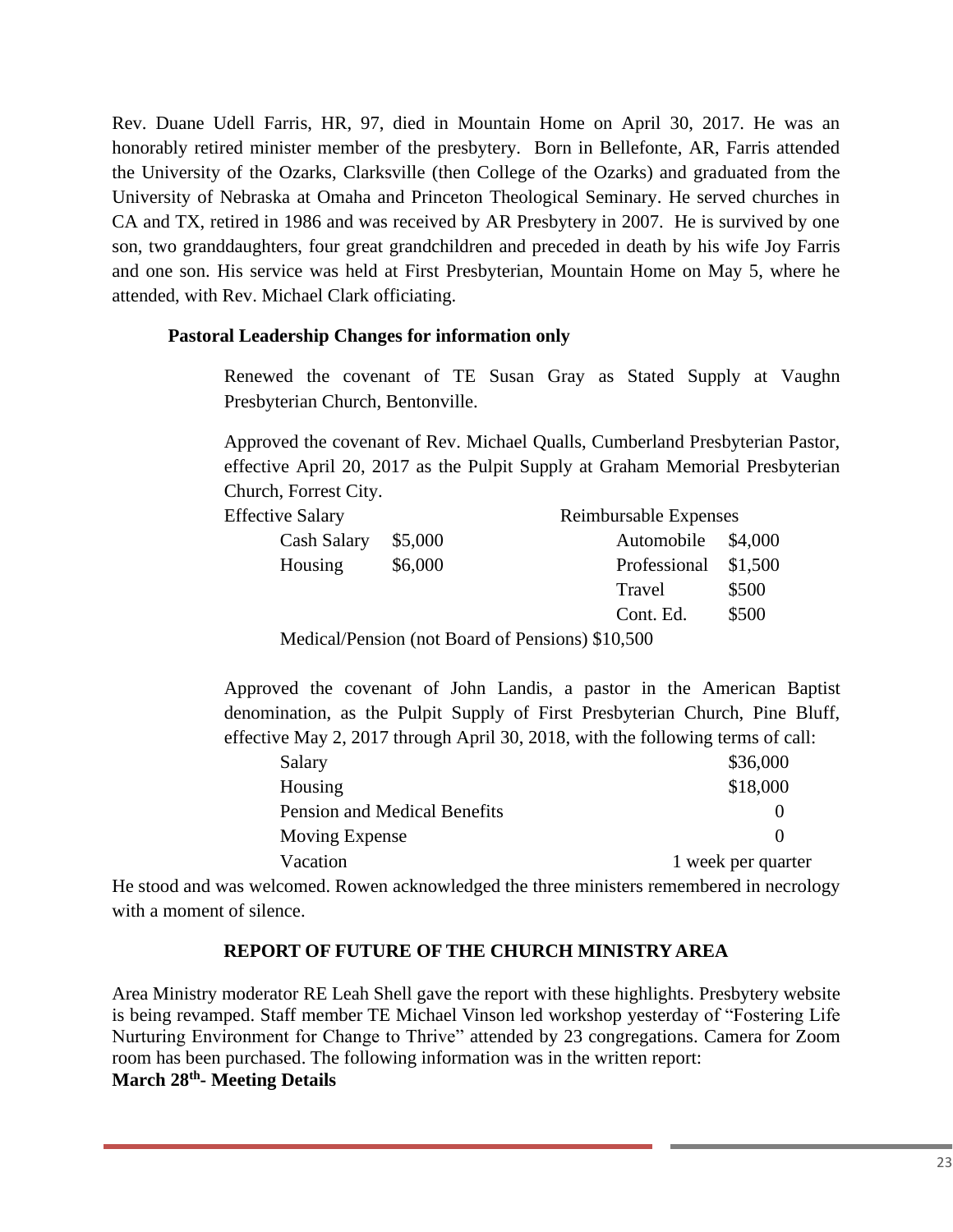- 1) MOTIONS INCLUDING THE MEETING AGENDA, MINUTES OF THE LAST MEETING, AND APPROVAL OF THE FINANCIAL STATEMENTS WERE APPROVED.
- 2) Ted Belden and Peg Falls-Corbitt gave a report on the Coordinating Team
- 3) Anne Russ gave a report on the Social Media Seminar which was held on March 7, 2017 at First Presbytery Church, Conway. The Future of the Church Committee was the sponsor of this seminar.
- 4) THE COMMITTEE VOTED TO FUND THE REDEVELOPLMENT OF THE PRESBYTERY WEBSITE. Funding will come from the Technology account within Future of the Church.
- 5) LYON COLLEGE SUBMITTED A PROPOSAL TO THE COMMITTEE FOR FUNDING OF A PORTION OF THE RENOVATION COST FOR THE BROWN CHAPEL. A lengthy discussion was held around supporting Lyon and the relationship with both Lyon and University of the Ozarks. A MOTION WAS MADE AND SECONDED TO DENY FUNDING OF THIS REQUEST. MOTION PASSED. PEG FALLS-CORBITT THEN MOVED THAT THE COMMITTEE INVITE LYON TO REDRAFT THEIR REQUEST AND RESUBMIT IT TO THE COMMITTEE. THE MOTION WAS SECONDED AND FAILED 6 TO 4.
- 6) A MOTION WAS MADE AND SECONDED TO EXPLORE USING ZOOM TO HOLD COMMITTEE MEETINGS. The committee voted to begin using zoom at the May 16<sup>th</sup> meeting.

# **May 16th - Meeting Details**

- 1) MOTIONS INCLUDING THE MEETING AGENDA AND MINUTES OF THE LAST MEETING WERE APPROVED. THE FINANCIALS DID NOT SHOW FUNDING SUPPORT AND WERE NOT APPROVED. THE FINANCIAL DOCUMENTS WILL BE DISTRIBUTED WHEN THEY ARE CORRECTED.
- 2) The meeting held on May 16, 2017 was the first meeting which used Zoom. Three members of the committee successfully participated from remote sites, while the remainder of the committee met in person at First Presbyterian Church in Conway.
- 3) A MOTION WAS MADE BY ANNE RUSS SECONDED BY STEVE FRAZIER TO DIVIDE THE COMMITTEE DUTIES INTO TWO CATEGORIES: TACTICAL AND STRATEGIC. THE MOTION PASSED. The division of duties will be implemented during our August committee meeting. The committee expressed their personal preference for tactical and strategic work.
- 4) Becky Purcell gave the committee a report on the progress of the Grant Guidelines workgroup. They continue working on policy and documents and will have the grant application process completed before January 3, 2018.
- 5) Peg Falls-Corbitt and Ted Belden gave a report on the Coordinating Team.
- 6) Anne Russ brought the committee up to date on the progress of the new website. The website project team will be staffed by members of the technology subcommittee and Presbytery staff.
- 7) Mike Vinson provided an update of the seminar that he will lead on Friday prior to the June Presbytery meeting. The seminar will be held at Ferncliff. ANNE RUSS MADE A MOTION WHICH WAS SECONDED FOR THE FUTURE OF THE CHURCH TO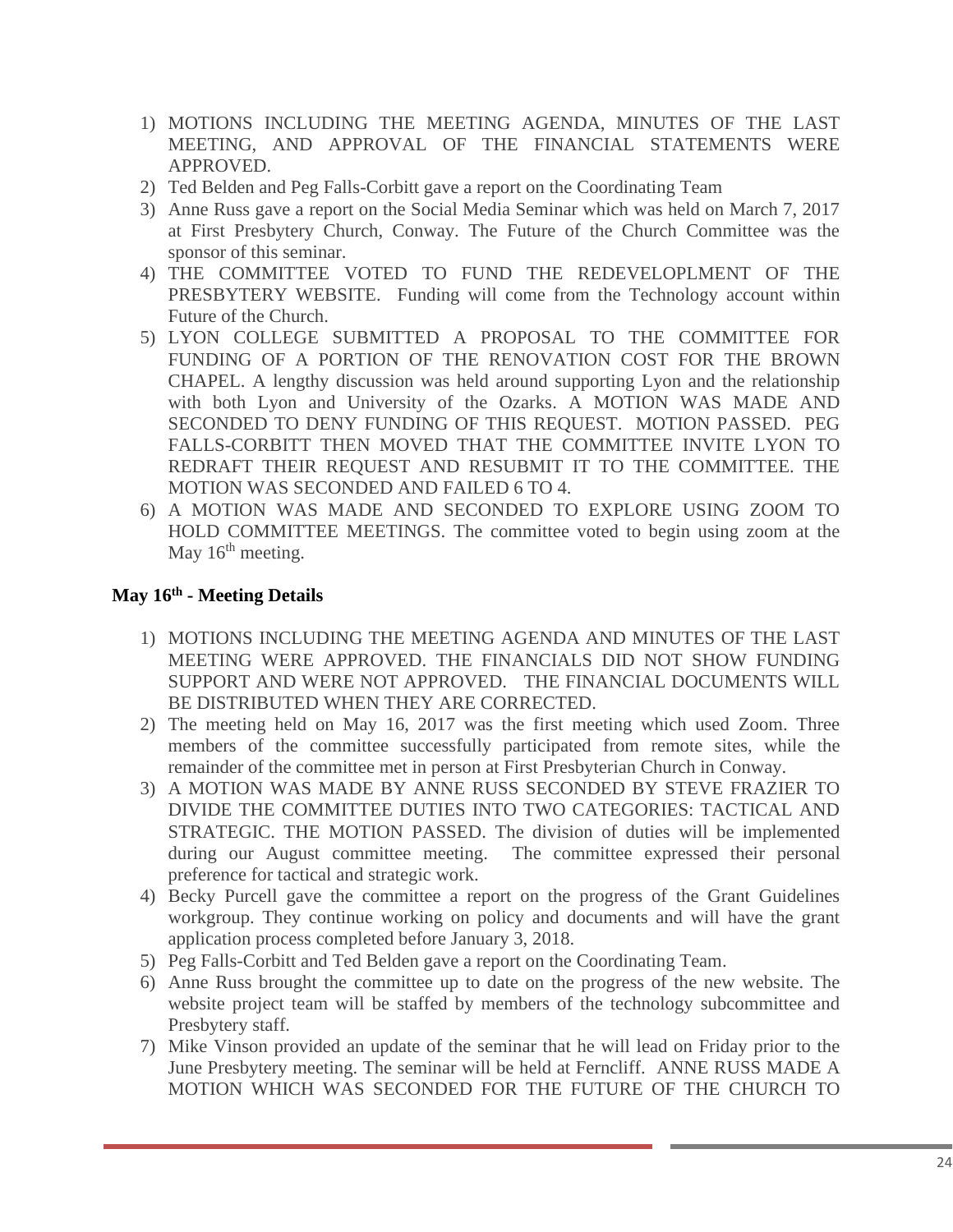FUND DINNER FOR SEMINAR ATTENDEES. THE TOTAL COST OF THE DINNER WILL BE NO MORE THAN \$500. The motion passed. After dinner the Presbytery will host a trivia night at Ferncliff. Mike desires to have a group work with him on logistics planning the next workshop.

- 8) A MOTION WAS MADE AND SECONDED TO SUPPORT MARIE MAINARD O'CONNELLL IN EXPLORING A MULTI-ETHNIC CHURCH IN ARKANSAS. THE MOTION PASSED.
- 9) Peg and Anne gave a report on the CRE Task Force. The task force will continue working on reimbursement forms and policy for funding requests. A MOTION WAS MADE BY TED AND SECONDED TO REIMBURSE DAVID CLARK \$750 FOR CRE TRAINING.
- 10) A MOTION WAS MADE AND SECONDED TO DENY FUNDING FOR A REQUEST FOR RETREAT FUNDING FOR MAX HILL, INQUIRER UNDER THE CARE OF THE PRESBYTERY OF ARKANSAS.

## **REPORT OF THE MISSION OF THE CHURCH AREA**

Area moderator Commissioned Ruling Elder Kelly Pearson gave the report beginning at 1:51 p.m. He particularly pointed out financial support for local churches' new or continuing ministry projects and grants for Big Tent. Following is their written report.

The "Mission of the Church" ministry area has had two regular meetings since the February Presbytery Meeting: February 23 and May 11. The earlier meeting had a review of policies and responsibilities for our ministry-area related to (adult) education and missional ministries. In the two meetings, reports and minutes of the several entities and the permanent subcommittee, Disaster Preparedness and Response whose report is below, have been received.

Much of the discussion and planning by the Mission of the Church and a task-force of this ministry-area have been regarding the October 6-7, 2017 presbytery meeting. We are anticipating a theological discussion/lecture related to "Reformed Spirituality" by Dr. David Johnson of Austin Presbyterian Theological Seminary on both Friday and Saturday, and an addition discussion/lecture on Saturday by Rebecca Spooner, MWS, Director of Wellspring Renewal Center on the subject of "spirituality as a caregiver at any age."

The worship offerings for both the June and October presbytery meetings have been suggested and approved by the Coordinating Team: June--travel expenses for youth attending Montreat this summer, & October--toward the capital campaign of Presbyterian Village to be applied toward the matching-grant of the Mabee Foundation.

A discussion to which we return periodically is how to more efficiently and effectively disseminate information on the work of the presbytery to the pews of our congregations, particularly for this area, to share grant emphases to meet possible financial needs. *The Banner*  may be getting no farther than the persons involved directly in the life of the presbytery: pastors, commissioners, committee & ministry-area members. Church secretaries and pastors are encouraged to forward *The Banner* on to their memberships, especially to their email recipients, and their sessions.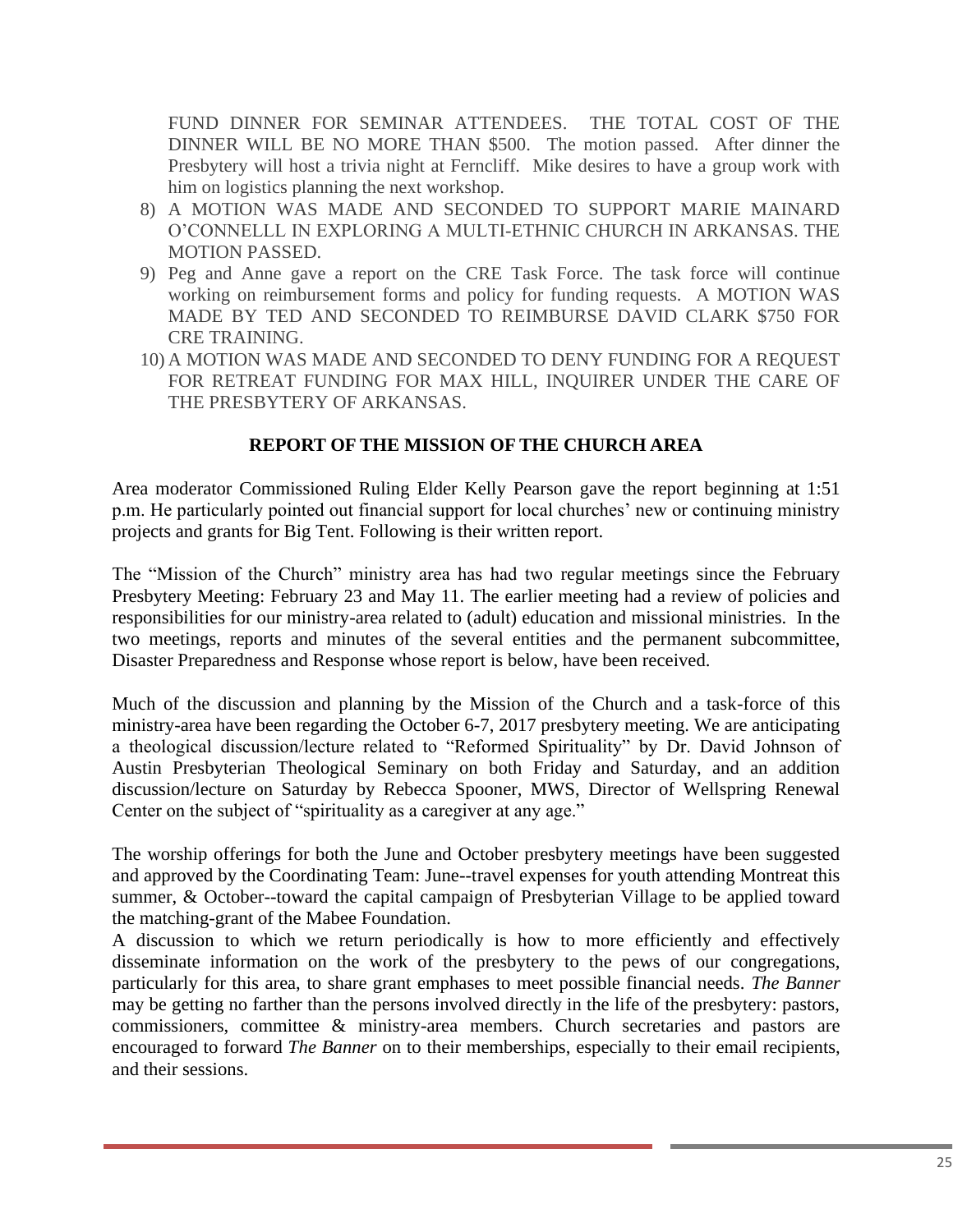Some of the more recent allocations of the Mission of the Church budget have been: Ferncliff Camp & Conference Center-\$12,000 for summer programs, first installment; University of the Ozarks-\$1000; Lyon College-\$1000; \$1500 *Good360,* a program to exchange/sell goods to nonprofits for a fraction of costs, by way of Ferncliff; Presbyterian Village-\$500; Family Promise of Pulaski County-\$2000 for fuel of client- transporting van; Two grants to assist with attendance at NEXT Church-\$100(\$50 each); and Presbyterian Pilgrimage-\$1000, first installment. And as the year goes by, watch for announcements of additional allocations.

**Grants of \$50 to individuals remain available to help with expenses to St. Louis for the Big Tent event of July 6-8. As well, Unified Mission grants, to assist with ministries to/with the most vulnerable--young & old, may be sought. For either, apply to Kelly Pearson, ktpearson@suddenlink.net.** 

## **Subcommittee on Disaster Preparedness and Response**

A written report from the permanent Subcommittee on Disaster was included in the presbytery meeting packet APPENDIX. TE "Ike" Brighton, moderator, invited volunteers to serve on mucking out or Sheetrocking crews in any of the 40 counties affected by recent flooding.

# **ORDER OF THE DAY: OVERTURE TO GENERAL ASSEMBLY ON EXCLUDING CAMPAIGNING IN THE CHURCH at 1:56 p.m.**

RE Noah Williamson, Barr Memorial Presbyterian, Norman spoke on the following overture and moved its adoption:

**The Session of Barr Memorial Presbyterian Church in Norman, Arkansas respectfully asks the Presbytery of Arkansas to approve forwarding the following overture to the 223rd General Assembly:**

## **Overture: On excluding campaigning in the church**

The Presbytery of Arkansas respectfully overtures the 223<sup>rd</sup> General Assembly (2018) to include language in the *Book of Order* in Chapter Four, The Church and Civil Authority, creating a new section G-4.04 titled Separation of Church and State, which would read:

In keeping with the Constitution of the United States of America and the theological conviction of the Presbyterian Church (U.S.A.) to encourage diversity within its unity, the Presbyterian Church (U.S.A.) affirms its commitment to excluding any and all campaigning within the church for or against any individual seeking a position at any level of public government.

## **Rationale**

With the possibility of the Internal Revenue Service (IRS) of the United States of America changing its rule prohibiting non-profit organizations from endorsing or opposing candidates seeking a public office, it is imperative that Presbyterian Church (U.S.A.) congregations maintain neutrality concerning elections for the peace and unity of the church. If churches would not lose their non-profit status by campaigning for or against candidates there could be many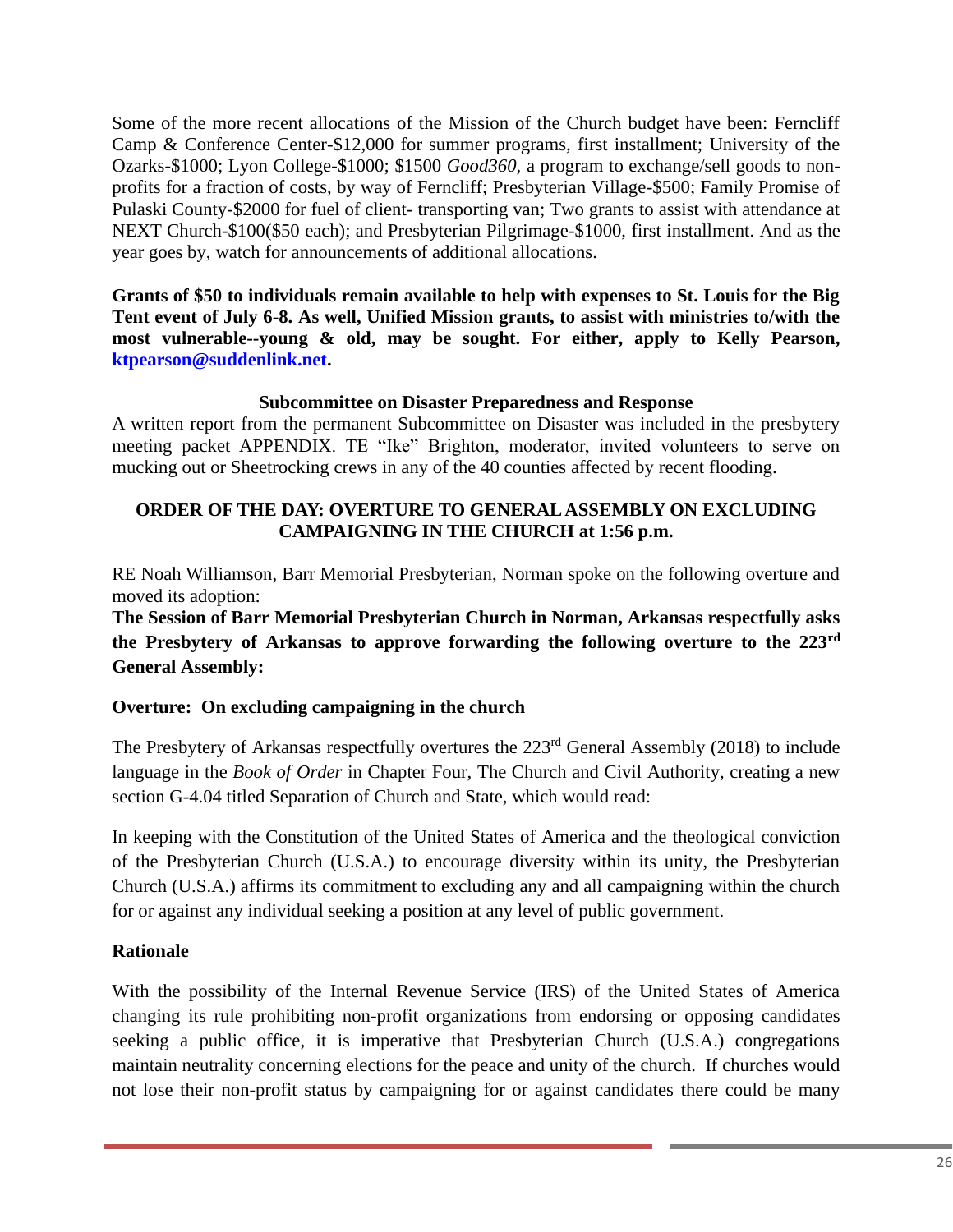congregations and denominations which would include those activities as an integral aspect of their public witness. And yet in the Presbyterian Church (U.S.A.) we maintain that, "The Church is to be a community of witness, pointing beyond itself through word and work to the good news of God's transforming grace in Christ Jesus its Lord." (F-1.0301). So our witness to the good news of God's transforming grace in Christ Jesus precludes our witness to the political viewpoints of any one individual, or individuals.

In addition, the church is a place where individuals are encouraged to worship and serve our Lord Jesus Christ together in spite of differences in viewpoints. Indeed, in the PC(USA) we encourage diversity within our unity, holding that, "The Church seeks to include all people and is never content to enjoy the benefits of Christian community for itself alone," (F-10302a) and that, "The unity of believers in Christ is reflected in the rich diversity of the Church's membership. In Christ, by the power of the Spirit, God unites persons through baptism regardless of race, ethnicity, age, sex, disability, geography, or theological conviction." (F-1.0403)

For as much as we proclaim, "That 'God alone is Lord of the conscience, and hath left it free from the doctrines and commandments of men which are in anything contrary to his Word, or beside it, in matters of faith or worship.'"(F-3.0101a) we also insist that the members of congregations and its councils be free from theological divisions that campaigning for political candidate or candidates would create.

In addition to the above written report, Williamson gave the background of relevant laws, the thought that campaigning on one's own but not from/for the church would prevent the church from becoming a political action committee. He detailed one church that lost its tax-exempt status in 1992, asked that commissioners vote their conscience and suggested a townhall presentation in churches of all candidates.

Lengthy discussion followed: RE Claudia Driver, FUPC suggested amending the overture. TE Frank LeBlanc spoke against the overture because of its wording and said that faith translates to political action. TE Paul Fulks spoke in favor of amending the overture for language change and mentioned divisions in congregations. TE Howard Gordon, HR spoke against overture, suggesting presbytery not concur with this. TE Ruskin Falls spoke about not concurring, citing language that was too broad, the problem of speaking about a candidate elsewhere than the pulpit and affirmed the "freedom of the pulpit" but liked the push for diversity. TE Sally Johnson, HR recommended not concurring and asked for a committee to work on this overture and bring it to the Oct. presbytery meeting.

**TE Jeremy Wilhelmi moved to table the overture and ask for revision by sending it back to the Barr Memorial session.** Motion was seconded. Discussion: TE Katie Cummings asked it if it would come back in the same form. TE Falls asked how it would come back. Moderator asked if motion maker wanted to specify method or revise motion, and he declined. **Motion failed.**

TE Howard Gordon, HR commended the Session of Barr Memorial and stated he believed in the Johnson Amendment and that the church should vigorously discuss this issue. TE Marie Mainard-O'Connell asked to whom, which committee, this overture could be referred. Temporary Stated Clerk Belden answered that the polity committee, composed of the most recent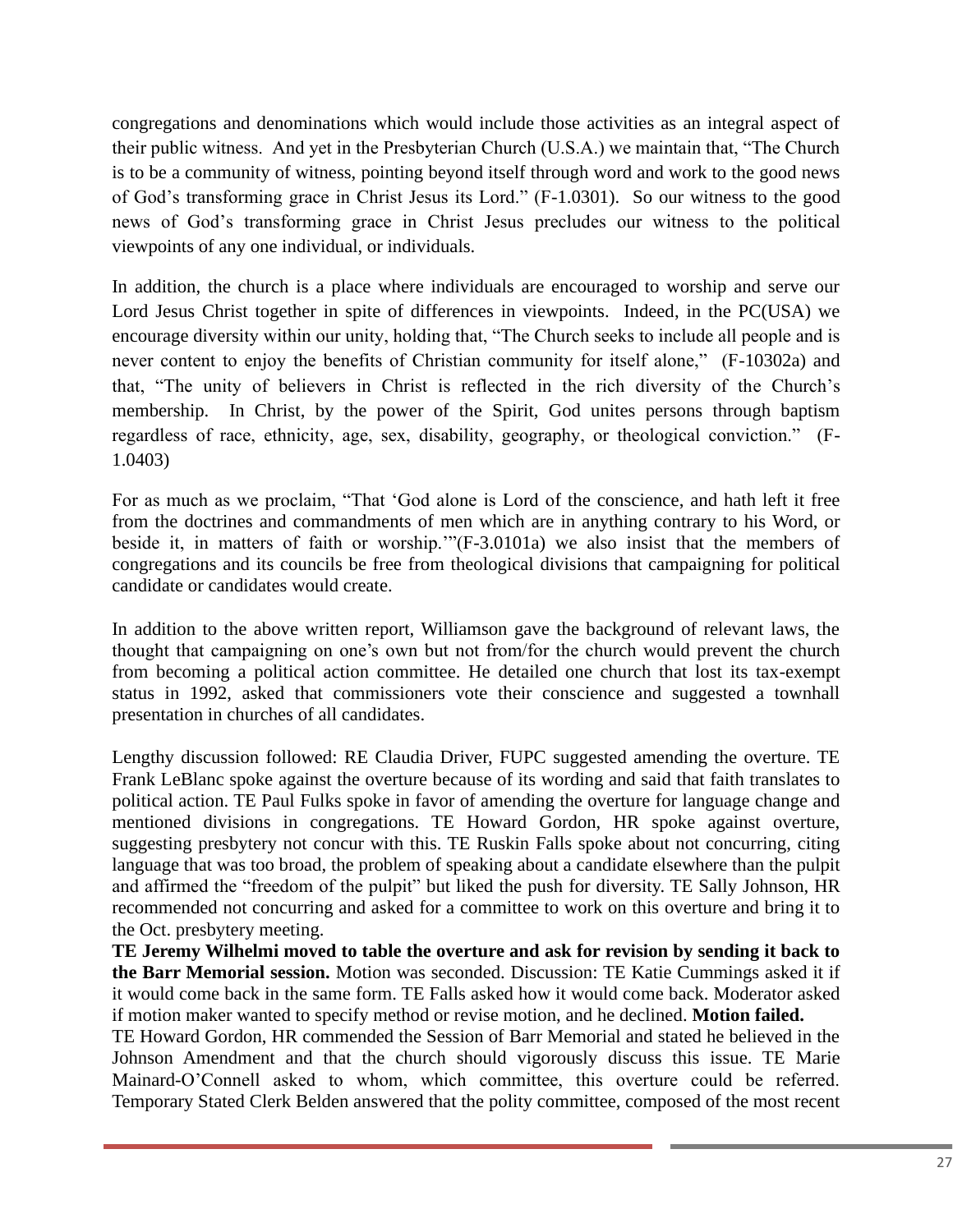commissioners to General Assembly, would be appropriate committee. RE Driver continued to work on an amendment, perhaps changing campaign concern to endorsement and political party. **TE Rita Wilson, HR moved that the overture be referred to the Polity Committee to bring it back to the Presbytery.** Motion was seconded. TE Fulks suggested that Polity Committee take into consideration suggested new language. **Motion to refer was approved.**

TE Gordon suggested this as a theological discussion for a future presbytery meeting and wants a statement from this presbytery. Belden shared that a discussion on civil discourse is planned for a future presbytery meeting. Moderator prayed.

# **REPORT OF THE COMMITTEE ON LEADERSHIP DEVELOPMENT**

Committee Moderator TE Kade Curry gave the report beginning at 2:37. The committee meets by Zoom and were thanked for their work as liaisons. He voiced appreciation to Sessions, home pastors and families on getting their paperwork finished and especially lauded the United Campus Ministry, Fayetteville.

## **For Information:**

The Committee on Church Leadership Development met via video conference on Saturday March  $11<sup>th</sup>$  and interviewed 2 Inquirers, Max Hill and Jordan Akin, to simply touch base and ensure that they were feeling supported in their preparation process. Committee Members present were Moderator Kade Curry, Debbie Freeman, David Clark, Susan Anderson, Sarah Leer, Bill Henning and Kathy White.

The Committee on Church Leadership Development then met Saturday April 29<sup>th</sup> via video conference at 930am with members Kade Curry, Debbie Freeman, David Clark, Sarah Leer, Bill Henning, Kathy White, Lynn Condra and Susan Anderson present to interview 2 applicants for inquiry, 2 applicants for candidacy and to hold 1 final interview.

Keith Dove was officially endorsed by the session of Central Presbyterian Church of Russellville and applied to be recommended to come under care as an inquirer. Keith was interviewed by the committee upon which a motion was made that he be recommended to the Presbytery for the Covenant Agreement of Inquirer, motion was seconded and vote was made in favor of the motion.

LaWanda Harris was officially endorsed by the session of Pulaski Heights Presbyterian Church in Little Rock and applied to be recommended to come under care as an inquirer. LaWanda was interviewed by the committee upon which a motion was made that she be recommended to the Presbytery for the Covenant Agreement of Inquirer, motion was seconded and vote was made in favor of the motion.

Stacey Hammons, who is currently under the Covenant Agreement of Inquiry, was officially endorsed by the session of Second Presbyterian Church of Little Rock and applied to be recommended to come under care as a Candidate. Stacey was interviewed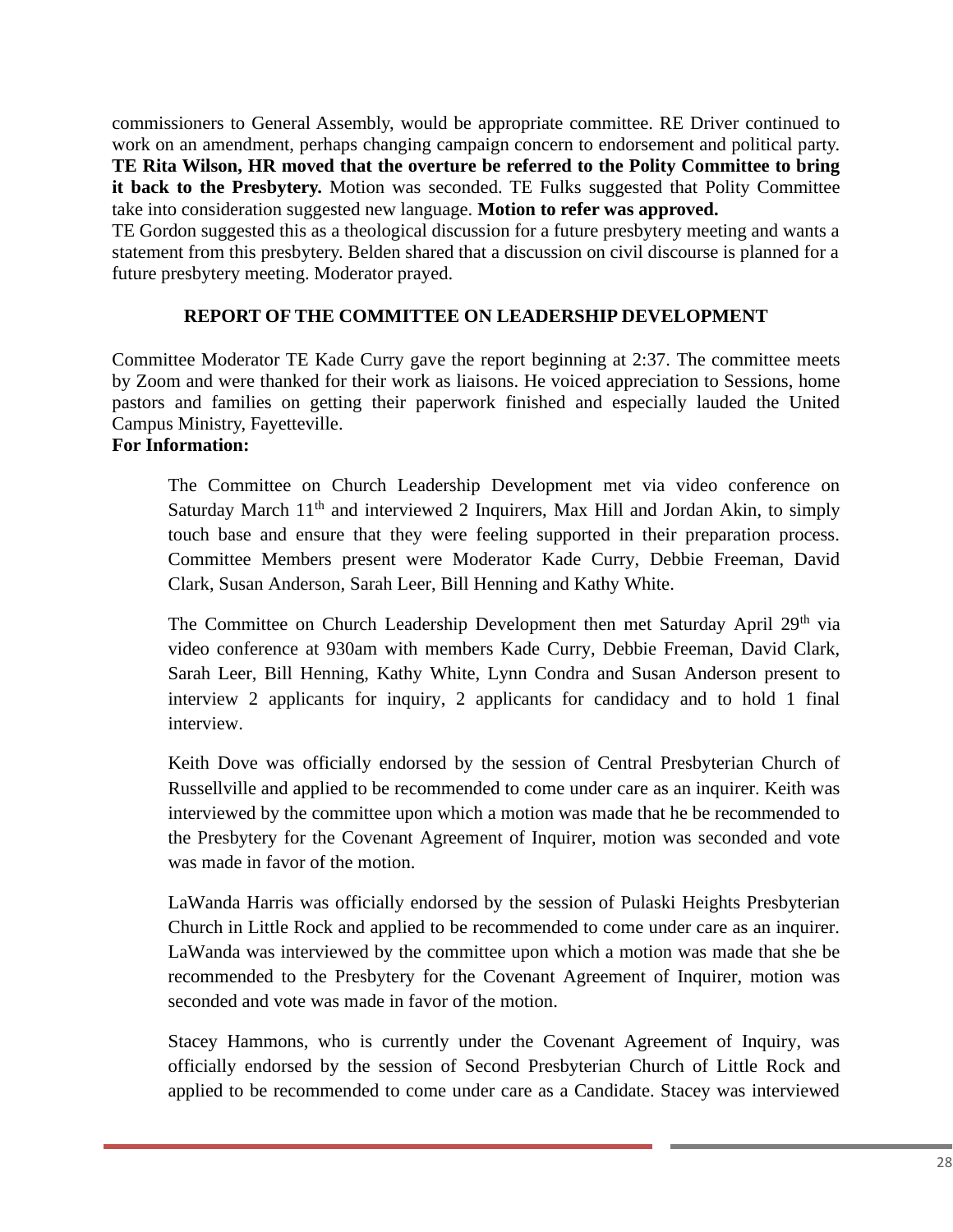by the committee upon which a motion was made that she be recommended to the Presbytery for the Covenant Agreement of Candidacy, motion was seconded and vote was made in favor of the motion. The committee discussed the fact that the New Form of Government no longer places a minimum time limit on the Inquiry phase, and while Stacey still has significant coursework, ordination exam study and general preparation left to do, the committee felt that due to her educational background and her current work in the Presbytery, she technically fit the definition of Candidate much better than that of Inquirer. Thus, the decision to recommend her to the Presbytery for Candidacy.

Stephen Moody, who is currently under the Covenant Agreement of Inquiry, was officially endorsed by the session of First Presbyterian Church of Little Rock and applied to be recommended to come under care as a Candidate. Stephen was interviewed by the committee upon which a motion was made that he be recommended to the Presbytery for the Covenant Agreement of Candidacy, motion was seconded and vote was made in favor of the motion. The committee discussed the fact that the New Form of Government no longer places a minimum time limit on the Inquiry phase, and while Stephen still has significant coursework, ordination exam study and general preparation left to do, the committee felt that due to his educational background and his current work in the Presbytery, he technically fit the definition of Candidate much better than that of Inquirer. Thus, the decision to recommend him to the Presbytery for Candidacy.

Lastly the Committee on Church Leadership Development had the honor of interviewing Brittany Fiscus Van Rossum from First Presbyterian Church in Jacksonville for her final interview. Brittany was interviewed and in such interview, she was able to communicate her growth and full preparation for the Call of Ordained Teaching Elder, having exceedingly met all of the committee's requirements a motion was made and seconded upon which a unanimous vote was had in favor of releasing Brittany to seek an ordained call. Brittany will remain under care of the committee until such call is made. Curry announced she was entering a Ph.D. program.

#### **For Action:**

**1. Motion that Keith Dove of Central Presbyterian in Russellville come under care of the Presbytery of Arkansas in the Covenant Agreement as an Inquirer.** He was absent. **Motion was approved.**

#### **Statement of Faith**

I believe that God, Jesus Christ, and the Holy Spirit exist together as the three parts of the one Triune God. I believe that God is the creator of heaven and earth. Out of love, God became incarnate in order for all of creation to be redeemed. I believe that Jesus Christ was God Incarnate, both fully human and fully divine. In his life, Christ taught us how to love God and each other. Through his death, Christ experienced complete separation from God, yet he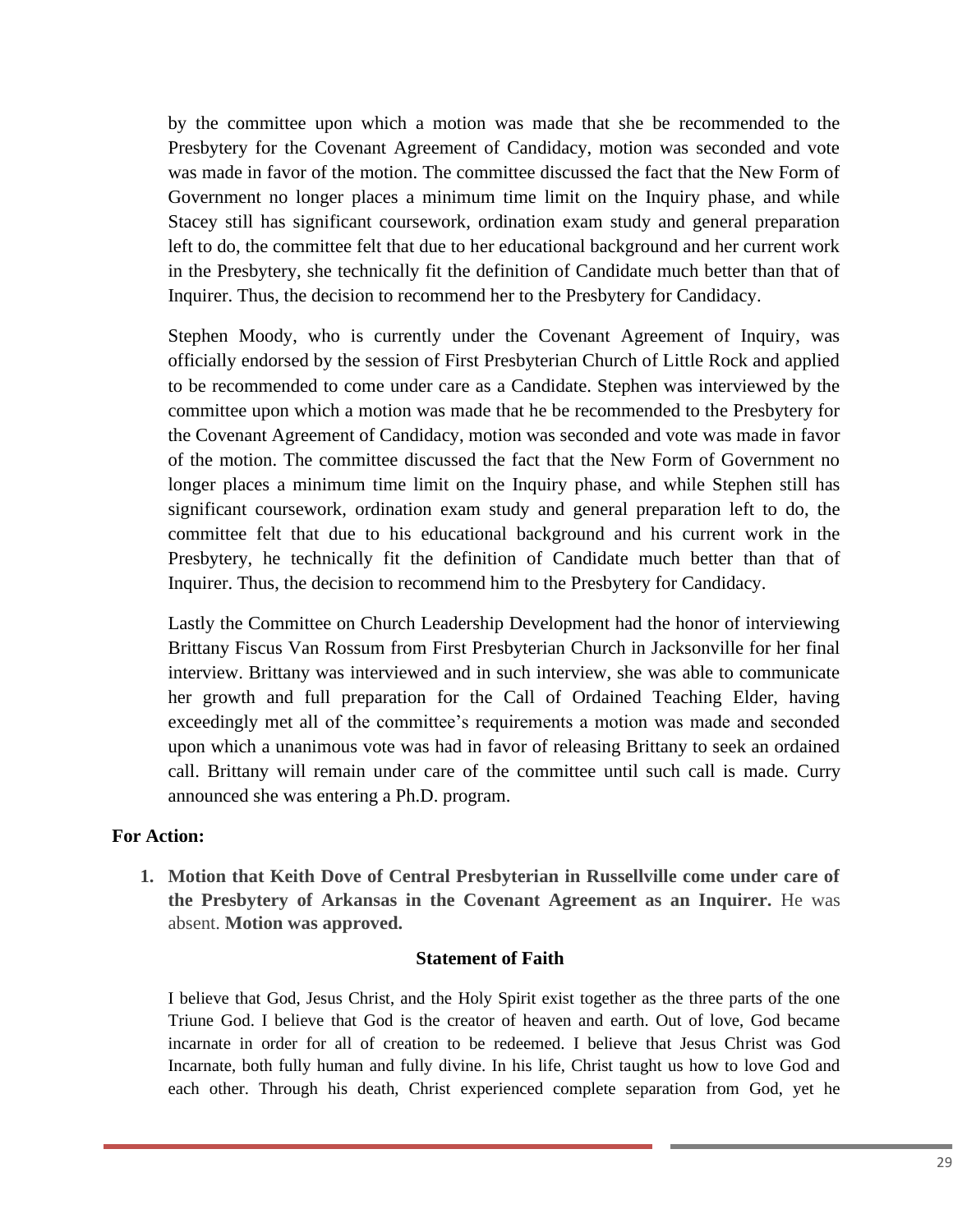overcame that separation and was resurrected to once again exist in perfect union with God. Through the love of Christ, we have hope that all of creation will be redeemed. The Holy Spirit guides us, sways us, and influences us so that we can show God's love to others and act according to God's will. Through Christ, I can have a relationship with God here and now. The Holy Spirit guides me, so that I may be able to constantly grow closer to God. With specific reference to being Presbyterian, I affirm that I am allowed to ask questions and have doubts. Both as a Presbyterian and a follower of Christ, love is something that I do, rather than just talk about. Being Presbyterian means that I welcome all people, from all walks of life, as the children of God that they are, and that I am a child of God too. As a Presbyterian, I am a proponent for social justice and ethical stewardship of creation. Presbyterians value education and academic work, rather than shying away from it. Being Presbyterian also means that I will work with others as a community to discern God's will instead of having one leader telling me what God's will is.

2. **Motion that LaWanda Harris of Pulaski Heights Presbyterian Church in Little Rock come under care of the Presbytery of Arkansas in the Covenant Agreement as an Inquirer**. She was introduced and talked about her diverse interests as a nurse, pointing her toward chaplaincy in a hospital, jail or school. TE Ward Rudolph asked for more information on the phrase in her statement on "straightforward lives" and she responded. **Motion was approved.** Her pastor TE Ruskin Falls offered a prayer for her, and members of Pulaski Heights stood in support of her inquiry.

#### **Statement of Faith**

I believe the love that God and Jesus has for us is unconditional and cannot be duplicated by any living human being. I believe the Holy Spirit is a presence within and around everyone. God uses the Holy Spirit to lead us where he wants us to go. God created us to live lives that are not straightforward. I believe we are sometimes at odds with the Holy Spirit, but the love of God will never part from us. I believe that Jesus lived on earth and showed us how to become closer to God. I accept that no one is perfect and it is impossible to walk exactly in Jesus' footsteps. I also think that God gave each of us strengths to utilize during this time on earth. God made no two people alike. We all have unique gifts that bring not only ourselves, but others closer to the love of God. I believe the relationship between God, Jesus, the Holy Spirit, and humans is a mysterious thing. I do not accept my denomination as the only correct or highest religious group. The Holy Spirit dwells among us in many different ways. No one can be accurately sure any of what we understand today is fact. I do know the God I worship will love me no matter what. The grace of God is one of the greatest blessings that all of us receive, no matter our race, religion, or personal character. God gave his son to be my savior and to guide me through my imperfect life. I will not be who I am without faith and trust in God.

**3. Motion that Inquirer Stacey Hammons of Second Presbyterian Church Little Rock come under care of the Presbytery of Arkansas in the Covenant Agreement as Candidate.** Curry explained that she has not been an inquirer for a year as required under former system, but that CLD can do more for candidates than for inquirers. Hammons was introduced and spoke of where she is in the process as chaplain at Presbyterian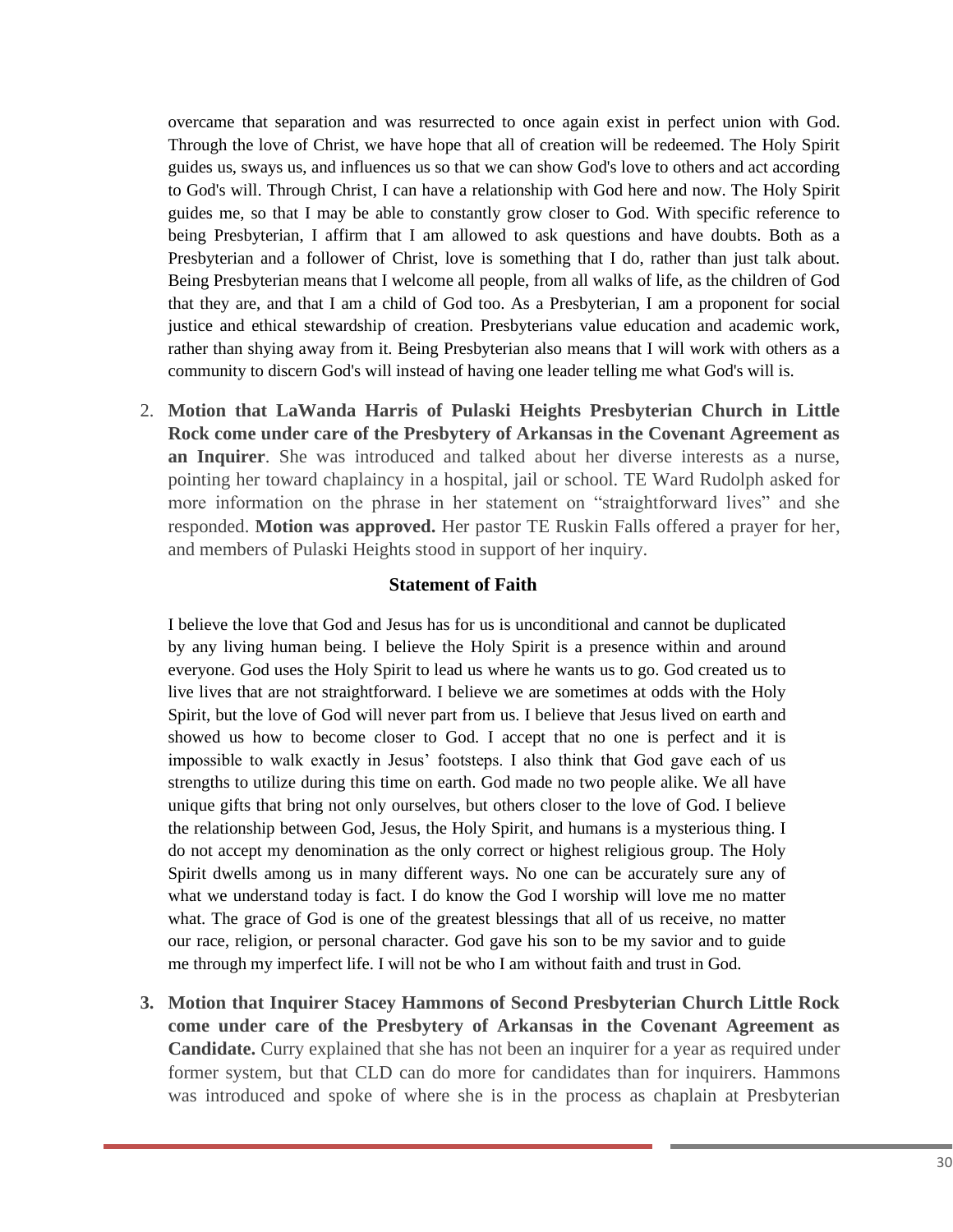Village. Curry invited questions on her statement of faith, and DC Adams asked her theology of sacraments (who is host at Lord's Supper and what the water does in baptism). She replied and was escorted from sanctuary while commissioners deliberated. Curry explained that she was beginning this phase of study. **Motion was approved.**

#### **Statement of Faith**

I believe in the goodness and perfect love of God. God is one and three; there is unity in the oneness and distinction in the three-ness. God's perfect love can be seen in the Trinity through the relationship of the Father, the Son and the Holy Spirit. I believe God is sovereign, beyond our full understanding, but to be the one who offers light, hope, help, peace, and healing.

I believe in the full divinity of Jesus Christ. He is the visible image of the invisible God; he is the clear representation of God and in Christ all of who God is exists. At the same time that Jesus Christ is fully God, I believe he is fully human. These two natures are complete in the one person, Jesus. Through the life, death and resurrection of Christ, a way was made for the restoration of humanity to God. Jesus came to free the captive, release the oppressed and provide forgiveness of sin. It is through the gift of grace that we are saved. Salvation joins us to Christ and sets us free from sin and oppression. We have been saved, not simply from our sin, but to live an abundant, empowered and loving life in a continual and eternal relationship with God.

I believe the Holy Spirit empowers. In the Hebrew Scriptures, the Spirit spoke at different times through human beings, empowering them for certain tasks. It was by the power of the Holy Spirit that Christ was conceived, resurrected from the dead and the church was born at Pentecost. The Holy Spirit offers renewal and guidance, convicts us and guides us into truth and teaches us all things.

I believe the Word of God to be necessary for living out my faith. It is where I find guidance, comfort and strength. Reading, studying and meditating on God's Word connects me to God and to the bigger picture of God's sovereignty over and great love for the world.

I also believe the church to be necessary for living out my faith in this world. It is meant to be where we find community; we are not Christians alone. At our best and most loving the church glorifies God through worshipping, loving and serving together, and is inclusive of all.

**4. Motion that Inquirer Stephen Moody of First Presbyterian Church of Little Rock come under care of the Presbytery of Arkansas in the Covenant Agreement as Candidate.** He was introduced and updated the presbytery on his program. Both he and Hammons are in the Dubuque Seminary program. Questions on his faith statement were offered by TEs Adams, Cummings on baptism, and Fulks on his use of "mankind" and other exclusive language. He was escorted out. Curry explain how the committee helps candidates put their studies together to fill in the educational holes. **Motion was approved.**

#### **Statement of Faith**

I believe in God as Almighty. I believe God is the reason for the existence of mankind. I believe that God has consistently reached out to man to bring him to a right relationship with Him. I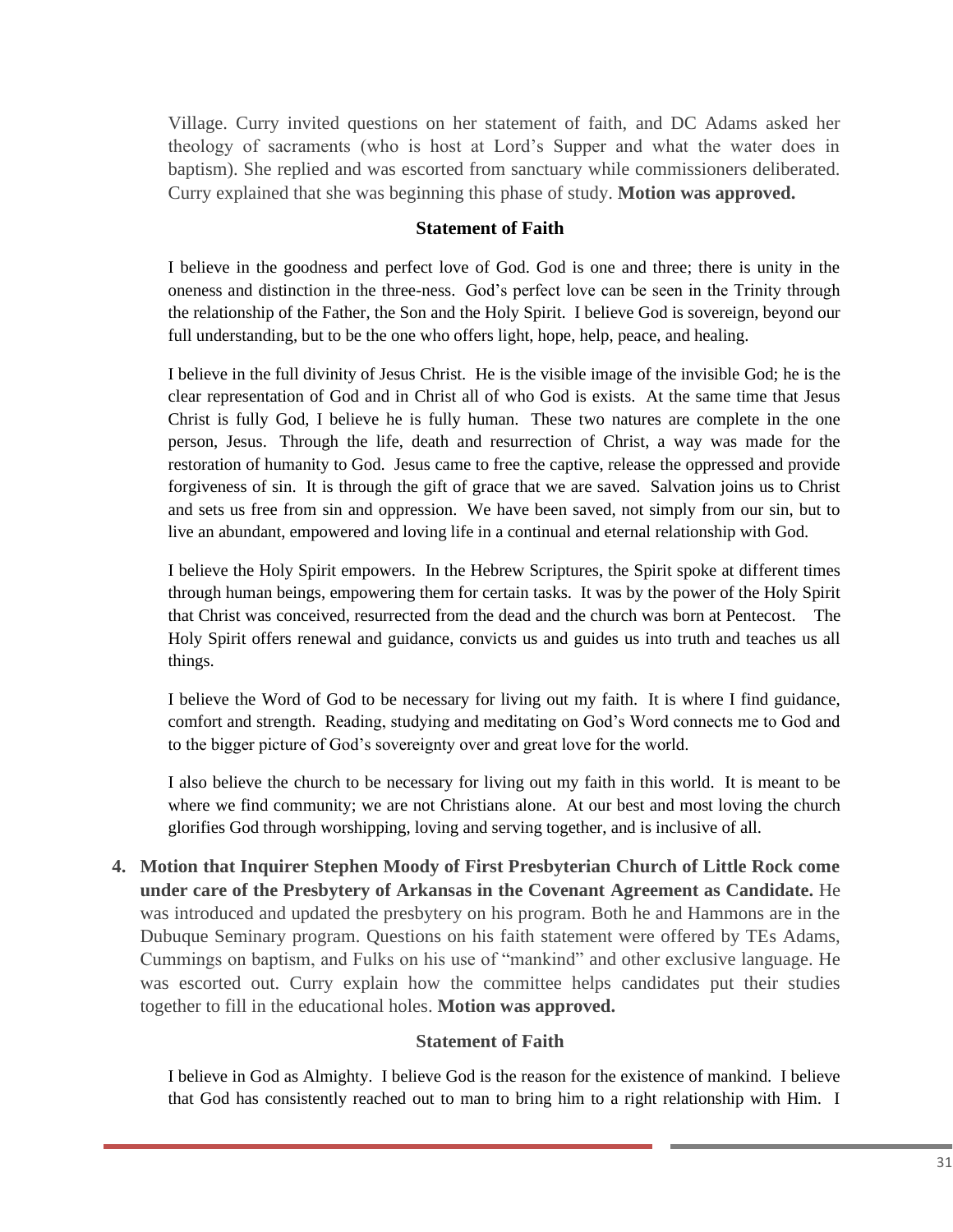believe that God's acts of love culminated in the gift of Jesus Christ. I believe Jesus came to seek and save the lost, and that His death and resurrection gave us all the free gift of grace and mercy. I don't believe those gifts can be earned, but can only be accepted in humble faith. I believe the Holy Spirit is God's Comforter and Teacher to the Christian. I believe that the triune God reaches out to mankind in His completeness.

I believe that God's love and mankind's salvation is a constant and fluid event. I believe that God comes to his creation wherever they find themselves in their spiritual journey. I believe that as people spiritually grow that God is there to nurture and lead them as they change and adapt to the circumstances they find their lives in. I believe that my faith is guided, not by feelings, but by the knowledge that I am His. I believe that nothing is able to separate me from the love of God.

I believe that we celebrate the sacraments of baptism and the Lords Supper to remember and to be encouraged and empowered to be the body of Christ that has the common goal of loving those who society deems unlovely. I believe that we are called to be completely inclusive to and embracing of the marginal among us.

Both returned to applause. People from First and Second, Little Rock stood in support. Moderator asked constitutional questions, which they answered in the affirmative. Curry embraced and prayed for both new candidates.

# **CONCEAL CARRY LEGISLATION AND THE IMPLICATIONS FOR CHURCHES**

TE Marie Mainard O'Connell, interim associate, Second, Little Rock presented a video report that could be used with Sessions and placed on Youtube. With passage of recent AR legislation, Acts 562 and 859 will come into effect on September 1. Her video suggested three options in response: do nothing, post signs prohibiting firearms at every church entrance and adopt policy of "see something/say something."

## **MINUTE ANNOUNCEMENTS**

Various commissioners addressed upcoming events: RE Cathy Rogers on Presbyterian Women's retreats in August, TE Wilhelmi on opportunities at University of the Ozarks and the future of First, Clarksville meeting on June 4 in the UofO chapel, TE LeBlanc on the Cotham Lecture series with Carol Howard Merritt at Westover Hills, Little Rock and CCE Kristi Button requesting names and addresses of students enrolling at UofA, Fayetteville so that United Campus Ministry may greet and involve them.

## **NEW BUSINESS**

There was none.

## **REPORT OF THE LEAVES OF ABSENCE COMMITTEE**